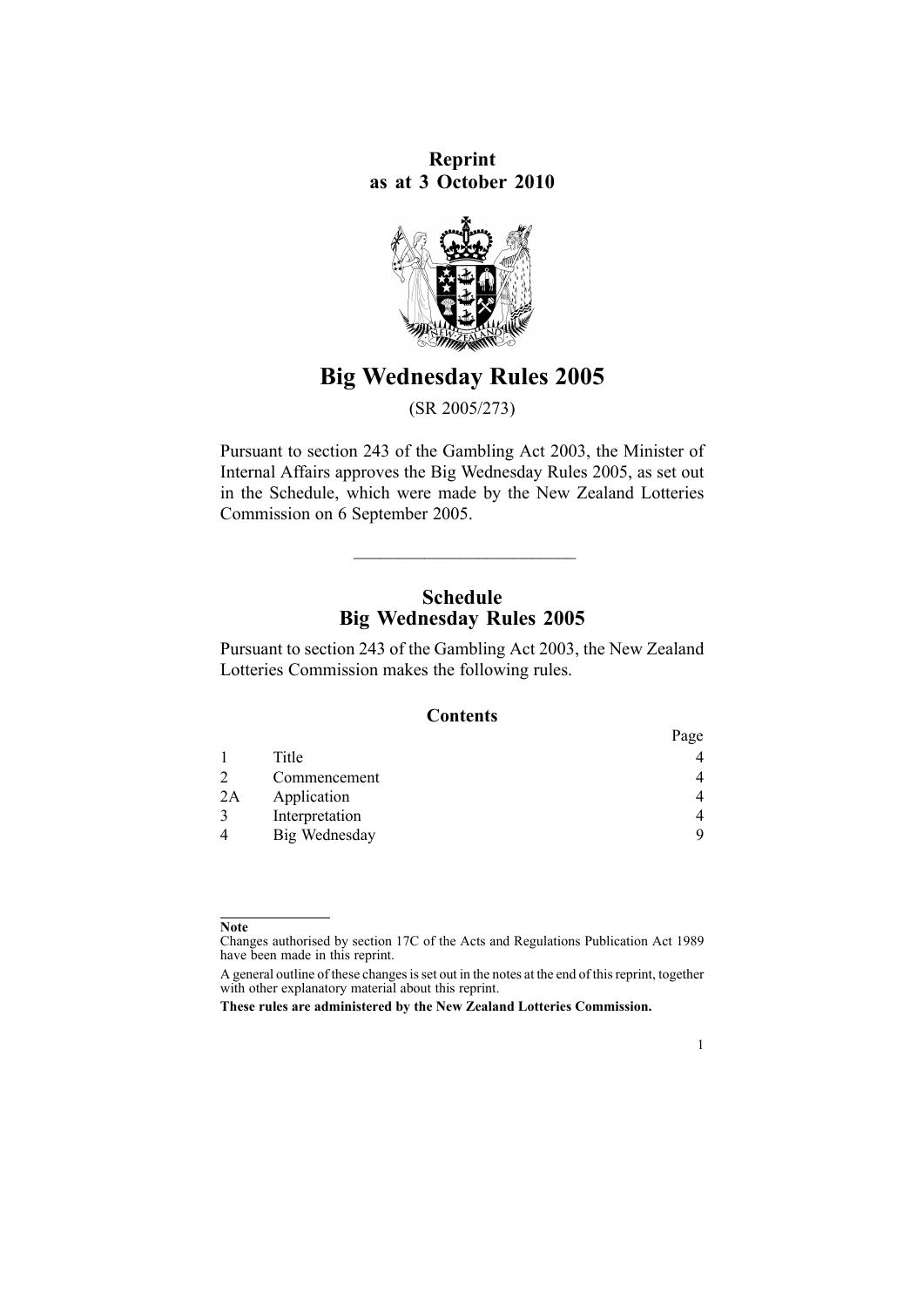|                                 | Reprinted as at |
|---------------------------------|-----------------|
| <b>Big Wednesday Rules 2005</b> | 3 October 2010  |

#### **[Part](#page-8-0) 1 [Method](#page-8-0) of play**

|     | <b>NICHIUM OI PIAY</b>                                                                |    |
|-----|---------------------------------------------------------------------------------------|----|
| 5   | Cost of selection                                                                     | 9  |
| 6   | Commission may require minimum number of selections                                   | 9  |
|     | <b>Selections</b>                                                                     |    |
| 7   | General selection requirements for tickets issued in<br>printed form by terminal      | 10 |
| 7A  | General selection requirements for tickets purchased<br>electronically                | 10 |
| 8   | Making selection                                                                      | 10 |
| 9   | Combo selection                                                                       | 11 |
| 10  | Dip selection                                                                         | 11 |
| 11  | Player may select cover option for each numbers selection                             | 12 |
|     | General provisions                                                                    |    |
| 11A | Application of rules 12 to 18                                                         | 13 |
| 12  | Entry into game                                                                       | 13 |
| 13  | Cancellation of ticket                                                                | 14 |
| 14  | Player responsibility                                                                 | 14 |
| 15  | Advance game entries                                                                  | 15 |
| 16  | Multi-draw selections                                                                 | 15 |
| 17  | Selection by post or other delivery service                                           | 16 |
| 18  | Players agents                                                                        | 17 |
|     | Part 2                                                                                |    |
|     | Drawings and prize divisions                                                          |    |
| 19  | Procedure for drawings                                                                | 18 |
| 20  | Selection of winning numbers and winning letter                                       | 18 |
| 21  | Amount of prize pool for game                                                         | 18 |
| 22  | Prize divisions and allocation of prize pool                                          | 19 |
|     | Jackpots for division 1 and division 2                                                |    |
| 23  | General provisions relating to jackpots                                               | 20 |
| 24  | Jackpots for division 1 prize pool                                                    | 20 |
| 25  | Jackpots for division 2 prize pool                                                    | 21 |
| 26  | Reallocation of prize pool if no winning selection on<br>specified Big Wednesday date | 21 |

#### *Prize [allocation:](#page-21-0) Division 1*

| 27 | One winning selection in division 1          |  |
|----|----------------------------------------------|--|
| 28 | Two or more winning selections in division 1 |  |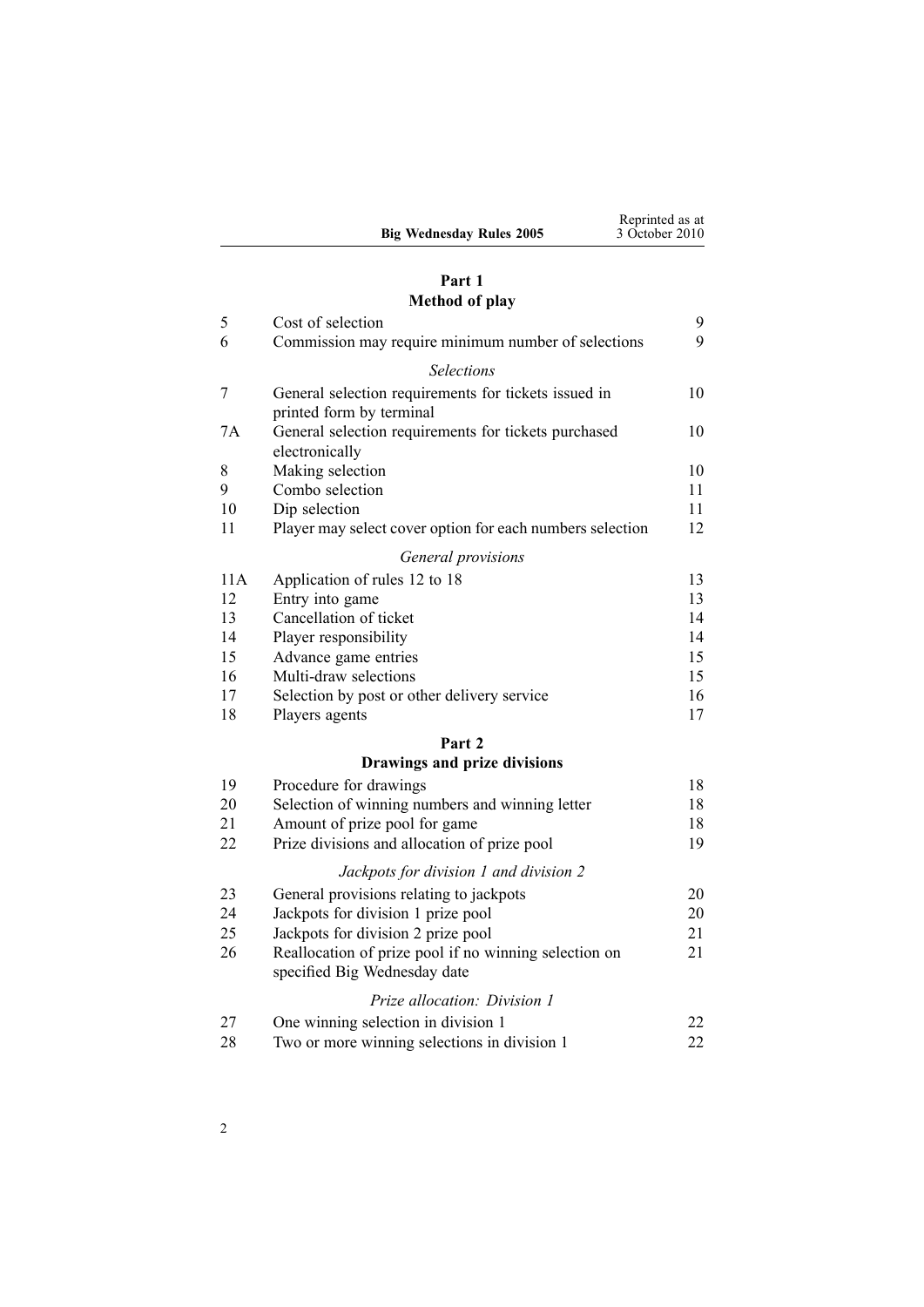|     | Reprinted as at<br>3 October 2010<br><b>Big Wednesday Rules 2005</b>                                                                          |    |
|-----|-----------------------------------------------------------------------------------------------------------------------------------------------|----|
|     | Prize allocation: Other divisions                                                                                                             |    |
| 29  |                                                                                                                                               | 22 |
| 30  | More than 1 winning selection in other prize divisions<br>Reallocation of prize pool if no winning selection in<br>divisions below division 2 | 23 |
| 31  | No more than 1 prize for each winning selection                                                                                               | 23 |
|     | General provisions                                                                                                                            |    |
| 32  | Prize reserve fund                                                                                                                            | 23 |
| 33  | Results                                                                                                                                       | 24 |
| 34  | Extraordinary prizes                                                                                                                          | 24 |
|     | Part 3                                                                                                                                        |    |
|     | Payment of prizes and ticket validation requirements                                                                                          |    |
| 35  | Payment of prizes                                                                                                                             | 25 |
| 36  | Determination of prize claims                                                                                                                 | 25 |
| 37  | Further provisions relating to determination of prize<br>claims                                                                               | 26 |
| 38  | Ticket validation requirements                                                                                                                | 26 |
| 39  | Certain syndicate tickets invalid                                                                                                             | 28 |
| 40  | Consequences of ticket being invalid                                                                                                          | 28 |
|     | Part 4                                                                                                                                        |    |
|     | <b>Claiming prizes</b>                                                                                                                        |    |
| 40A | Prizes won through tickets purchased electronically                                                                                           | 28 |
| 41  | Time limits on claims                                                                                                                         | 29 |
| 42  | Prizes of \$1,000 or less                                                                                                                     | 29 |
| 43  | Prizes of more than \$1,000                                                                                                                   | 29 |
| 44  | Payment of prizes of more than \$1,000                                                                                                        | 30 |
|     | Division 5 bonus ticket                                                                                                                       |    |
| 45  | Division 5 bonus ticket                                                                                                                       | 31 |
|     | Part 5                                                                                                                                        |    |
|     | <b>Withdrawal of Big Wednesday</b>                                                                                                            |    |
| 46  | Commission may withdraw Big Wednesday                                                                                                         | 32 |
| 47  | Public announcement of withdrawal                                                                                                             | 32 |
| 48  | Effect on advance game entries and multi-draw selections                                                                                      | 32 |
| 49  | Payment into prize reserve fund                                                                                                               | 33 |
|     | Part 6                                                                                                                                        |    |
|     | <b>Miscellaneous provisions</b>                                                                                                               |    |
| 50  | Limitation on Commission's liability                                                                                                          | 34 |
| 51  | Decisions of Commission binding                                                                                                               | 34 |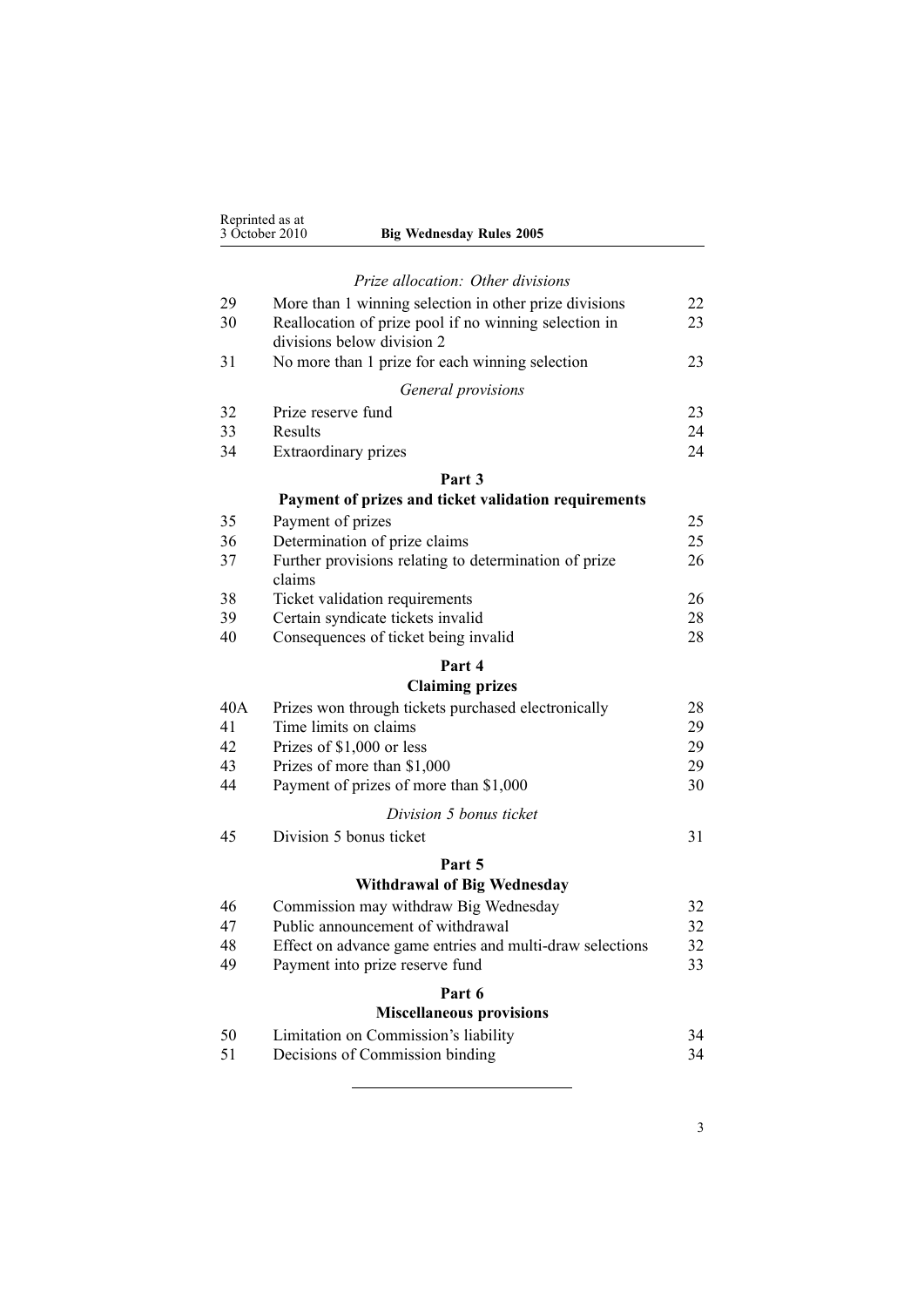## **Rules**

#### **1 Title**

These rules are the Big Wednesday Rules 2005.

### **2 Commencement**

These rules come into force on 1 October 2005.

## **2A Application**

- (1) These rules apply to Big Wednesday tickets, whether they are issued in printed form by <sup>a</sup> terminal or purchased electronically.
- (2) For the purpose of enabling Big Wednesday tickets to be purchased electronically, these rules apply subject to all necessary modifications.
- (3) Despite subclause (2),—
	- (a) <sup>a</sup> reference in these rules to any act done electronically or anything in an electronic form must be read only as <sup>a</sup> reference to Big Wednesday tickets being purchased electronically; and
	- (b) an act that is described in these rules as being done electronically must be done in accordance with any additional instructions provided by the Commission, including any terms and conditions governing the use of the Commission's Internet site for the purchase of those tickets electronically.

Rule 2A: inserted, on 28 March 2008, by [rule](http://www.legislation.govt.nz/pdflink.aspx?id=DLM1221007) 4 of the Big Wednesday Amendment Rules 2008 (SR 2008/81).

#### **3 Interpretation**

In these rules, unless the context otherwise requires,— **Act** means the [Gambling](http://www.legislation.govt.nz/pdflink.aspx?id=DLM207496) Act 2003

#### **advance game entry**—

- (a) means <sup>a</sup> selection in relation to <sup>a</sup> game or games that follow the game that is current at the time of selection; but
- (b) does not include <sup>a</sup> multi-draw selection

#### **board**—

(a) means the following grids shown on <sup>a</sup> coupon:

<span id="page-3-0"></span>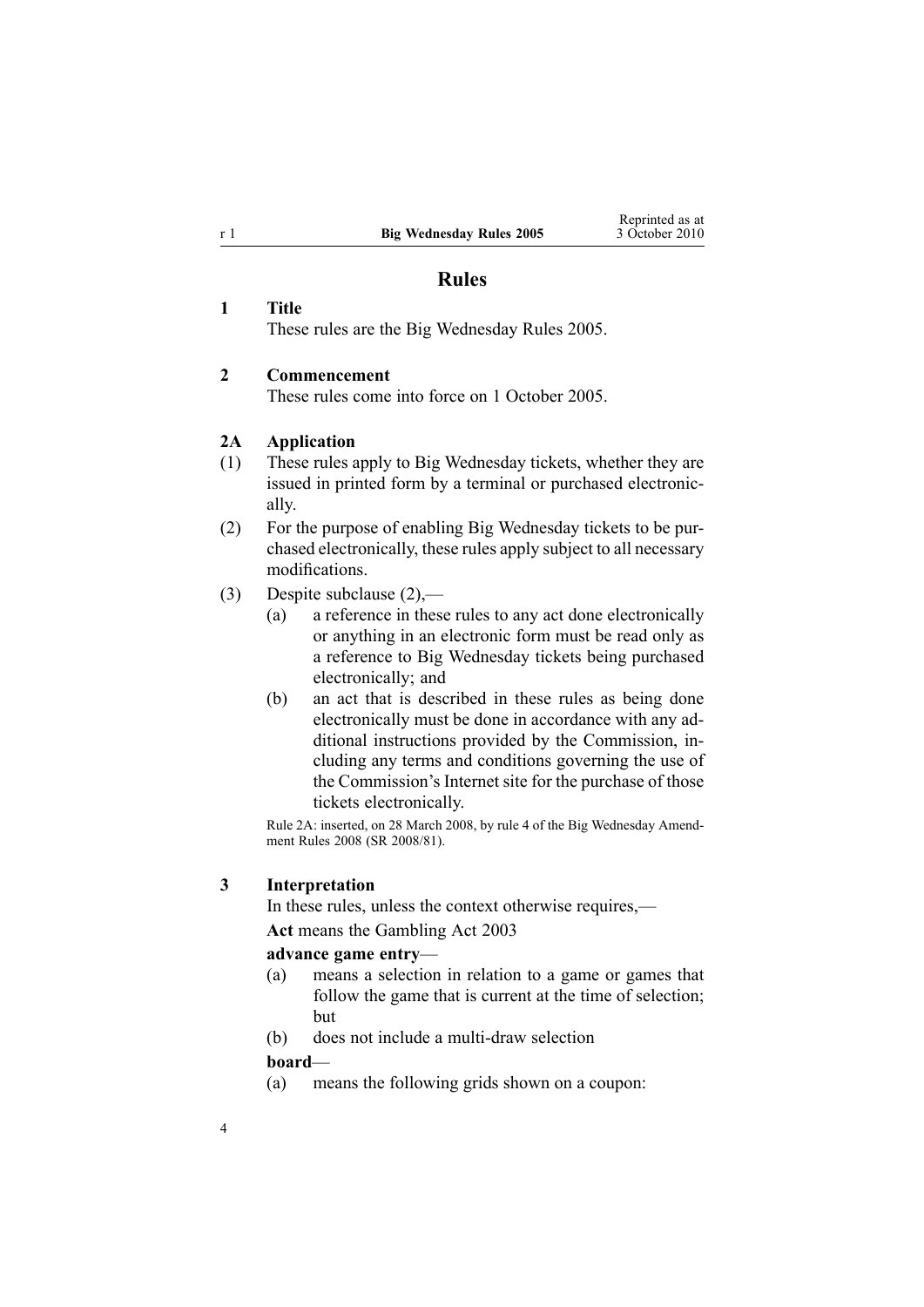- (i) the grid of numbers between 1 and 45 (inclusive); and
- (ii) either—
	- (A) the grid of letters marked "H" or "T" that corresponds with the grid of numbers; or
	- (B) the grid for the cover option; and
- (b) if more than 1 grid of numbers and letters is shown on <sup>a</sup> coupon, includes each of those grids of numbers and letters denoted by <sup>a</sup> letter of the alphabet on the coupon

**bonus ticket** means <sup>a</sup> ticket issued in accordance with [rule](#page-30-0) 45 **combo dip selection** means <sup>a</sup> combo selection in which <sup>a</sup> player's—

- (a) numbers selection is chosen randomly by the Commission's computer system; and
- (b) letter selection is chosen either—
	- (i) by the player; or
- (ii) randomly by the Commission's computer system **combo selection** means the selection of—
- (a) the following numbers as <sup>a</sup> player's numbers selection:
	- (i) each combination of 6 different numbers derived from combining <sup>a</sup> set of 5 different numbers between 1 and 45 (inclusive) (the 5 different numbers being chosen by the player), with each number between 1 and 45 (inclusive) remaining unchosen (called system 5); or
	- (ii) each combination of 6 different numbers that can be derived from <sup>a</sup> set of 8 (called system 8), 9 (called system 9), 10 (called system 10), 11 (called system 11), 12 (called system 12), 13 (called system 13), 14 (called system 14), or 15 (called system 15) different numbers chosen by <sup>a</sup> player from the numbers between 1 and 45 (inclusive); and
- (b) <sup>a</sup> letter selection for each combination of numbers selected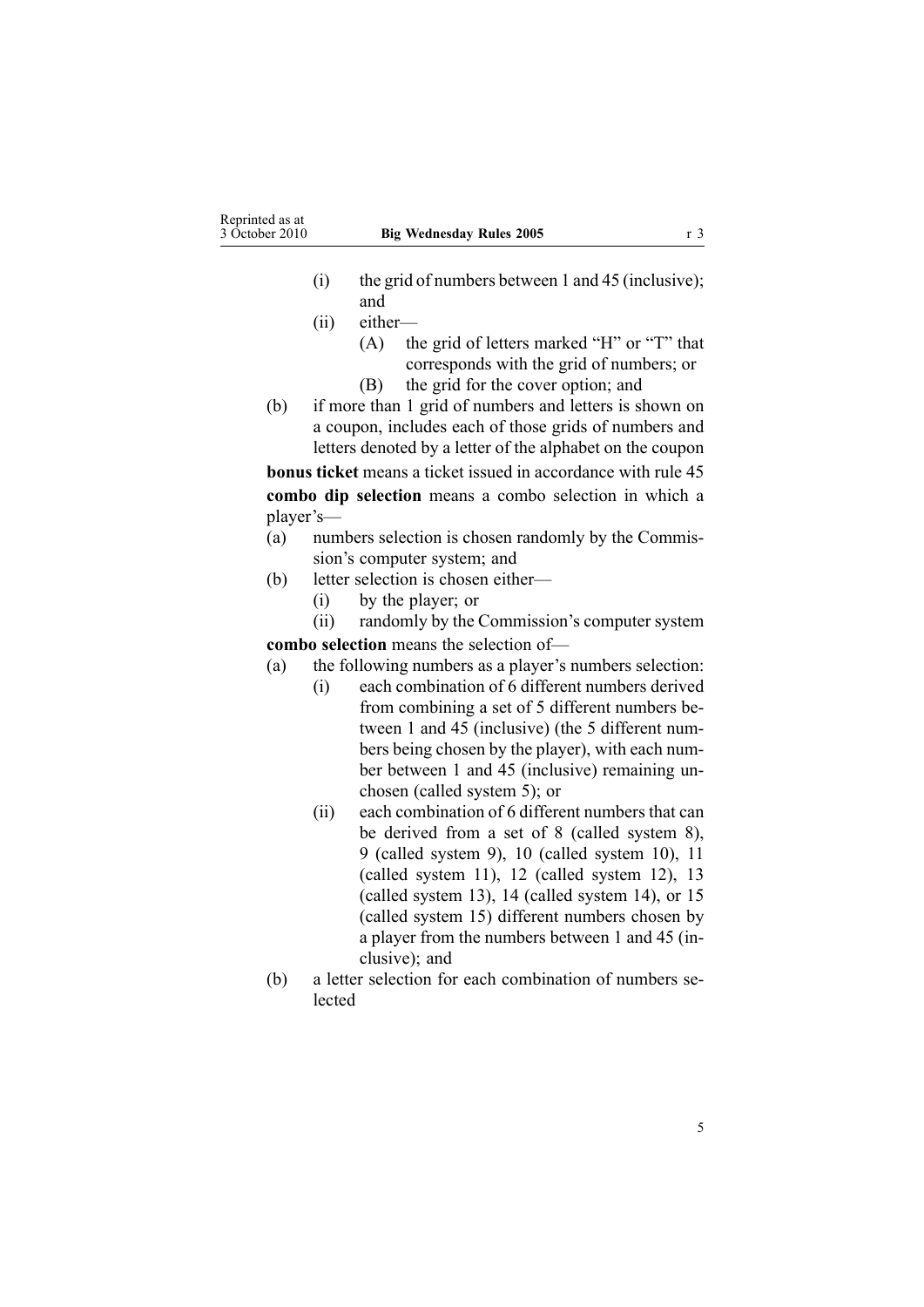**commercial syndicate** means <sup>a</sup> syndicate in or for which any person—

- (a) obtains direct or indirect financial gain for forming, conducting, assisting in forming or conducting, or promoting the syndicate; or
- (b) advertises, by any means, that he or she will receive money for the syndicate

**Commission** means the New Zealand Lotteries Commission continued under the Act

**coupon**, in relation to Big Wednesday, means <sup>a</sup> coupon provided by the Commission in printed form or by electronic means that contains at least 1 board for use in making <sup>a</sup> player selection

**cover option** means a selection by a player of both the letter "H" and the letter "T" to apply in relation to each numbers selection

**dip selection** means the selection of—

- (a) 6 different numbers chosen from the numbers between 1 and 45 (inclusive) randomly by the Commission's computer system; and
- (b) either the letter "H" or the letter "T" chosen—
	- (i) by the player; or

(ii) randomly by the Commission's computer system

drawing, in relation to Big Wednesday, means the process that is used to randomly select—

- (a) the winning numbers; and
- (b) the winning letter

**electronic** includes electrical, digital, magnetic, optical, electromagnetic, biometric, and photonic

**game** means <sup>a</sup> game of Big Wednesday beginning at the time ticket sales for the game commence and ending with <sup>a</sup> drawing on <sup>a</sup> date determined by the Commission before the game begins

**letter selection** means the selection of the letter "H" or the letter "T" made in conjunction with <sup>a</sup> numbers selection

**mail order retailer** means <sup>a</sup> retailer appointed by the Commission as <sup>a</sup> mail order selling agen<sup>t</sup> for Big Wednesday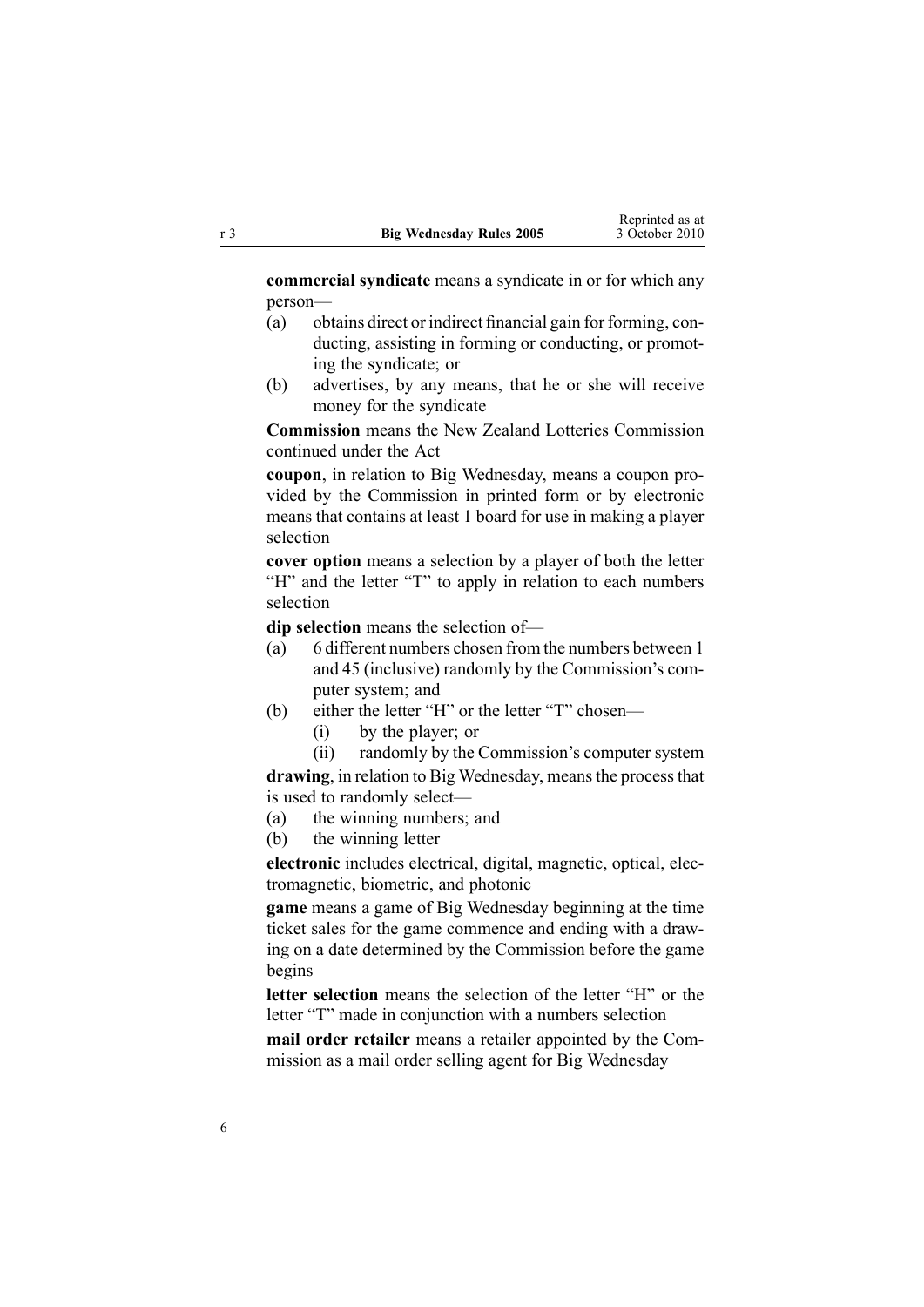**maximum number of games** means, for each of division 1 and division 2, the maximum number of consecutive games determined by the Commission under rule  $23(1)(a)(ii)$ 

**multi-draw selection** means <sup>a</sup> selection for 2 or more consecutive games

**numbers selection** means the selection of 6 numbers between 1 and 45 (inclusive) made in conjunction with a letter selection

**paymen<sup>t</sup>** includes the handing over of <sup>a</sup> prize

**player** means <sup>a</sup> person participating in <sup>a</sup> game

**players agen<sup>t</sup>** means an agen<sup>t</sup> approved by the Commission to undertake, on behalf of players, the services described in rule 18

**prize** means—

- (a) prize money or <sup>a</sup> non-cash prize (or <sup>a</sup> combination of both); or
- (b) <sup>a</sup> bonus ticket

**prize money** includes the cash value of <sup>a</sup> non-cash prize **prize reserve fund** means the fund established by the Commission under [rule](http://www.legislation.govt.nz/pdflink.aspx?id=DLM19765) 37 of the Lotto Rules 2000

**purchased electronically**, in relation to <sup>a</sup> ticket,—

- (a) means purchased from the Commission by electronic means; but
- (b) does not include <sup>a</sup> purchase made from any other retailer or <sup>a</sup> purchase made by pos<sup>t</sup> or other delivery service

#### **retailer**—

- (a) means the Commission; and
- (b) includes any person, company, partnership, or association appointed by the Commission as <sup>a</sup> selling agen<sup>t</sup> for Big Wednesday

## **selection** means—

- (a) <sup>a</sup> numbers selection; and
- (b) <sup>a</sup> letter selection made in conjunction with the numbers selection

### **specified Big Wednesday date** means—

(a) in relation to the division 1 prize pool, the date on which, if there is no division 1 winning selection in the drawing of the game on that date, the total division 1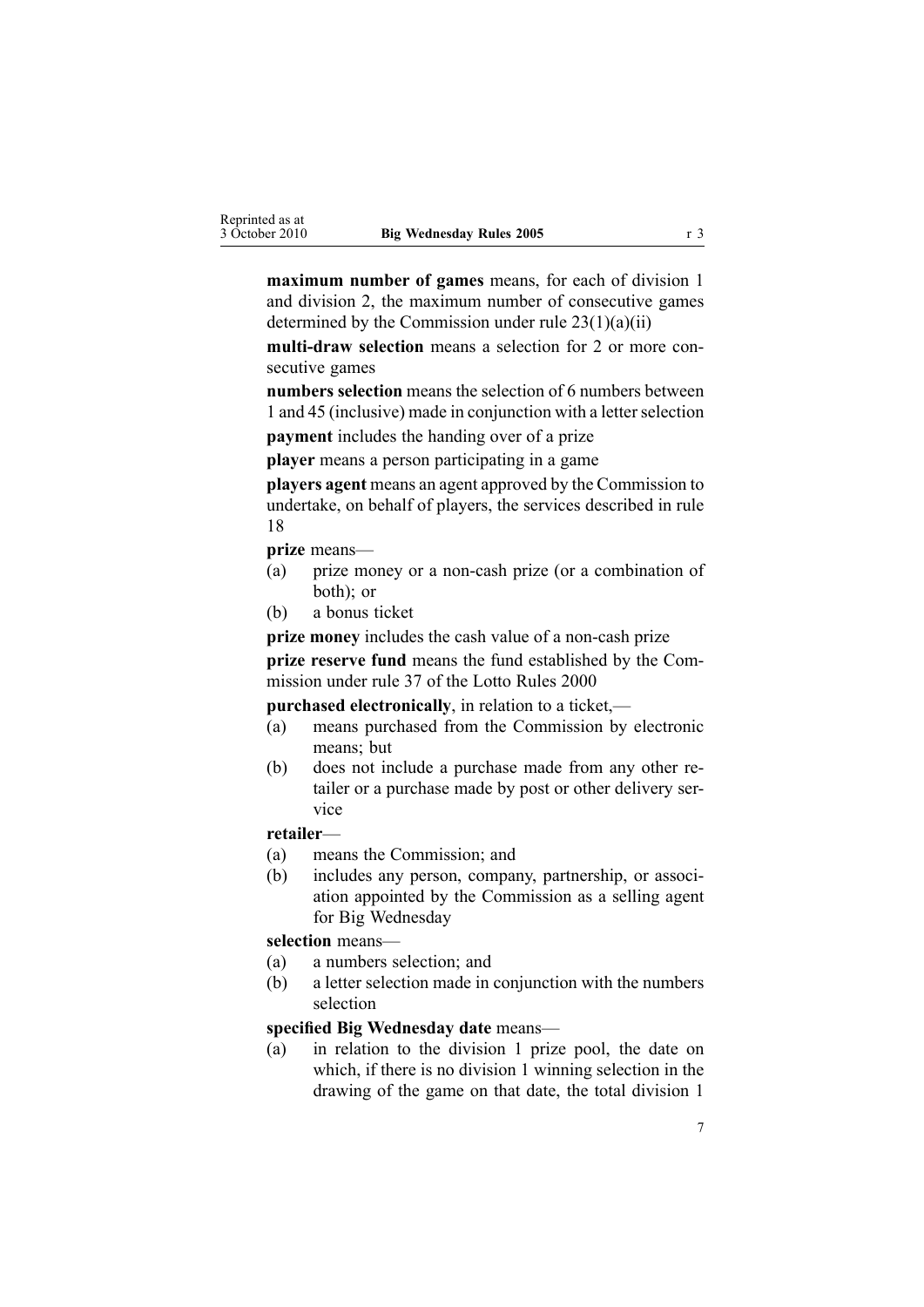prize pool that may be won in that game must be added to the prize pool allocation for the next lowest prize division of that game with 1 or more winning selections:

(b) in relation to the division 2 prize pool, the date on which, if there is no division 2 winning selection in the drawing of the game on that date, the total division 2 prize pool that may be won in that game must be added to the prize pool allocation for the next lowest prize division of that game with 1 or more winning selections

**syndicate** means <sup>a</sup> combination of persons, whether formal or informal, having as its purpose, or as one of its purposes, the sharing directly or indirectly in the prizes of <sup>a</sup> game

**terminal** means an online computer terminal installed by the Commission for the purpose of issuing tickets and entering, receiving, and processing Big Wednesday transactions

**threshold amount** means, for each of division 1 and division 2, the amount determined by the Commission under [rule](#page-19-0)  $23(1)(a)(i)$ 

**ticket** means <sup>a</sup> ticket that—

- (a) records selections, the game number or numbers, cost, and other information as determined by the Commission; and
- (b) is either issued in printed form by <sup>a</sup> terminal or purchased electronically

**turnover**, in relation to <sup>a</sup> game, means the gross receipts from total ticket sales for that game, less the total of—

- (a) the amount of goods and services tax charged in respec<sup>t</sup> of the supply of services by the Commission to players in the game; and
- (b) the amount of lottery duty payable by the Commission under the [Gaming](http://www.legislation.govt.nz/pdflink.aspx?id=DLM398477) Duties Act 1971 in respec<sup>t</sup> of the game

**winning letter** means either the letter "H" (representing Heads) or the letter "T" (representing Tails) that is randomly drawn before or after the winning numbers have been drawn

**winning numbers** means the first 6 numbers between 1 and 45 (inclusive) that are randomly drawn at each drawing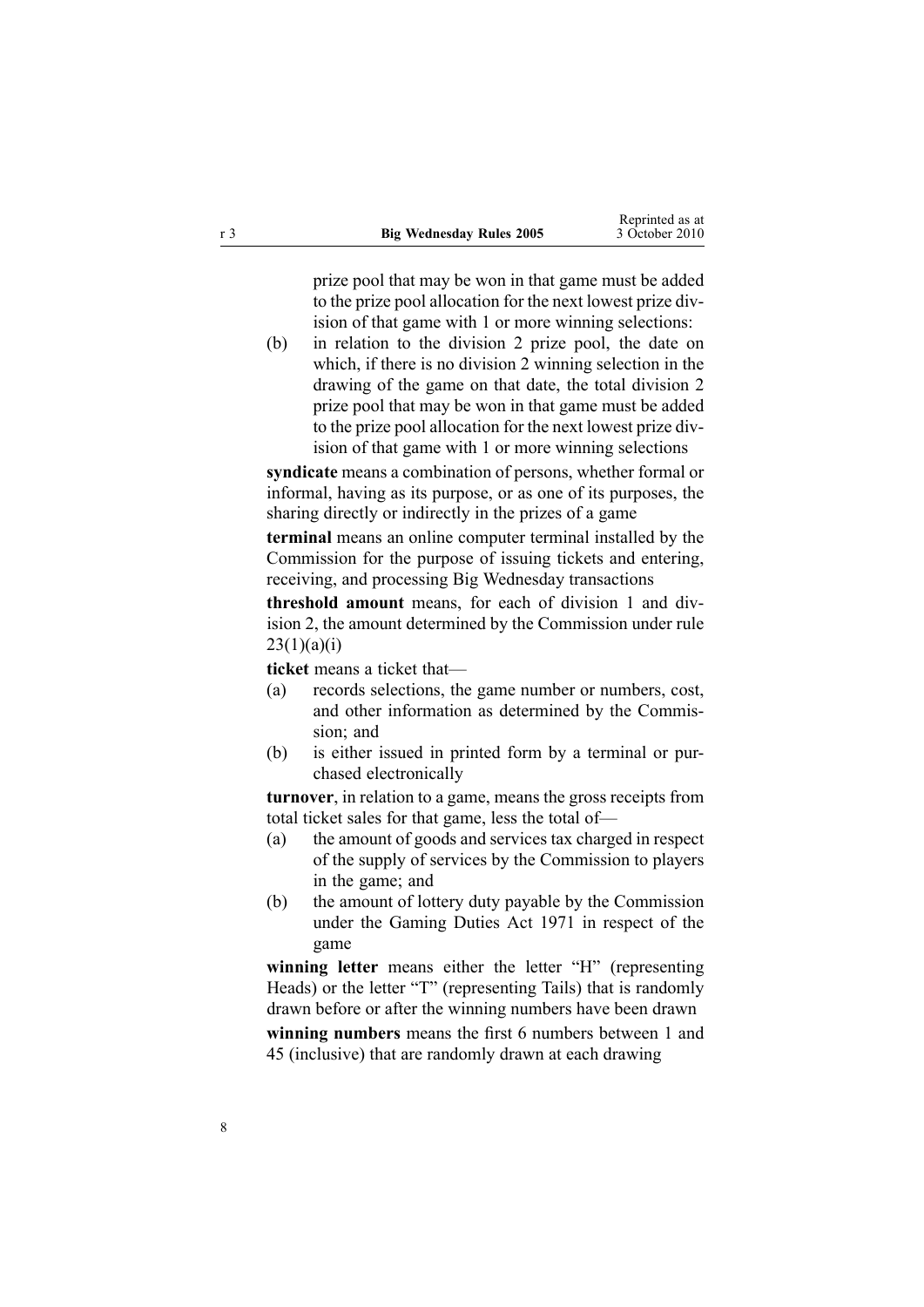<span id="page-8-0"></span>**winning selection** means, in relation to <sup>a</sup> game of Big Wednesday, <sup>a</sup> selection recorded on <sup>a</sup> ticket that correctly matches in that game—

- (a) the 6 winning numbers and the winning letter:
- (b) any 3 or more of the winning numbers.

Rule 3 **coupon**: substituted, on 28 March 2008, by rule [5\(1\)](http://www.legislation.govt.nz/pdflink.aspx?id=DLM1221009) of the Big Wednesday Amendment Rules 2008 (SR 2008/81).

Rule 3 **electronic**: inserted, on 28 March 2008, by rule [5\(2\)](http://www.legislation.govt.nz/pdflink.aspx?id=DLM1221009) of the Big Wednesday Amendment Rules 2008 (SR 2008/81).

Rule 3 **maximum number of games**: substituted, on 3 October 2010, by [rule](http://www.legislation.govt.nz/pdflink.aspx?id=DLM3166107) [4\(1\)](http://www.legislation.govt.nz/pdflink.aspx?id=DLM3166107) of the Big Wednesday Amendment Rules 2010 (SR 2010/274).

Rule 3 **purchased electronically**: inserted, on 28 March 2008, by rule [5\(2\)](http://www.legislation.govt.nz/pdflink.aspx?id=DLM1221009) of the Big Wednesday Amendment Rules 2008 (SR 2008/81).

Rule 3 **threshold amount**: substituted, on 3 October 2010, by rule [4\(2\)](http://www.legislation.govt.nz/pdflink.aspx?id=DLM3166107) of the Big Wednesday Amendment Rules 2010 (SR 2010/274).

Rule 3 **ticket**: substituted, on 28 March 2008, by rule [5\(3\)](http://www.legislation.govt.nz/pdflink.aspx?id=DLM1221009) of the Big Wednesday Amendment Rules 2008 (SR 2008/81).

#### **4 Big Wednesday**

Big Wednesday is <sup>a</sup> New Zealand lottery in which each player endeavours to win prizes by selecting or being allocated <sup>a</sup> numbers selection in conjunction with <sup>a</sup> letter selection and attempting to match both—

- (a) the numbers selection with the winning numbers; and
- (b) the letter selection with the winning letter.

## **Part 1 Method of play**

#### **5 Cost of selection**

The cost of <sup>a</sup> Big Wednesday selection is the cost determined by the Commission.

#### **6 Commission may require minimum number of selections**

The Commission may require <sup>a</sup> player to make, at any one time, <sup>a</sup> minimum number of Big Wednesday selections.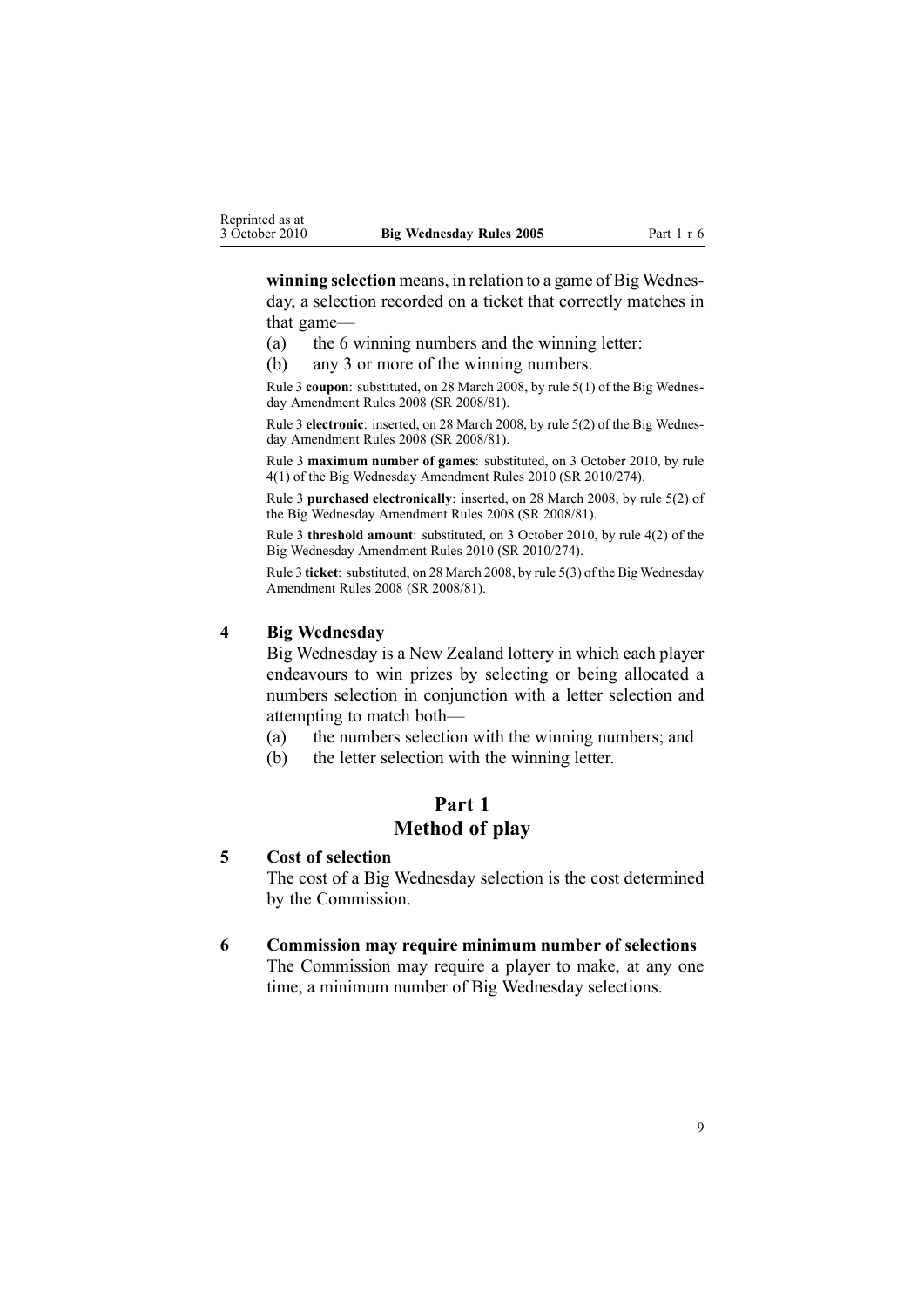#### *Selections*

## <span id="page-9-0"></span>**7 General selection requirements for tickets issued in printed form by terminal**

- (1) For <sup>a</sup> ticket issued in printed form by <sup>a</sup> terminal, <sup>a</sup> selection is made by <sup>a</sup> player marking, by hand, boxes on <sup>a</sup> board on <sup>a</sup> coupon constituting the player's—
	- (a) numbers selection; and
	- (b) letter selection.
- (2) The player must mark the boxes specified in subclause  $(1)$  with <sup>a</sup> vertical line that does not extend beyond the outline of the box.
- (3) A board that is not marked by hand in accordance with subclause (1), but is marked by <sup>a</sup> machine or some other means, is invalid and must not be processed by the retailer.
- (4) A player may submit <sup>a</sup> coupon completed in accordance with this rule to <sup>a</sup> retailer for processing through the terminal to obtain <sup>a</sup> ticket recording the player selections marked on the coupon.

Rule 7 heading: amended, on 28 March 2008, by rule [6\(1\)](http://www.legislation.govt.nz/pdflink.aspx?id=DLM1221020) of the Big Wednesday Amendment Rules 2008 (SR 2008/81).

Rule 7(1): substituted, on 28 March 2008, by rule [6\(2\)](http://www.legislation.govt.nz/pdflink.aspx?id=DLM1221020) of the Big Wednesday Amendment Rules 2008 (SR 2008/81).

Rule 7(3): amended, on 28 March 2008, by rule [6\(3\)](http://www.legislation.govt.nz/pdflink.aspx?id=DLM1221020) of the Big Wednesday Amendment Rules 2008 (SR 2008/81).

## **7A General selection requirements for tickets purchased electronically**

- (1) For <sup>a</sup> ticket purchased electronically, <sup>a</sup> selection is made by <sup>a</sup> player making <sup>a</sup> selection electronically on <sup>a</sup> coupon.
- (2) A player may electronically submit <sup>a</sup> coupon completed in accordance with this rule to electronically purchase <sup>a</sup> ticket recording the player selections made on the coupon.

Rule 7A: inserted, on 28 March 2008, by [rule](http://www.legislation.govt.nz/pdflink.aspx?id=DLM1221021) 7 of the Big Wednesday Amendment Rules 2008 (SR 2008/81).

#### **8 Making selection**

A player makes <sup>a</sup> selection by—

(a) marking or selecting electronically 6 boxes that constitute the player's numbers selection; and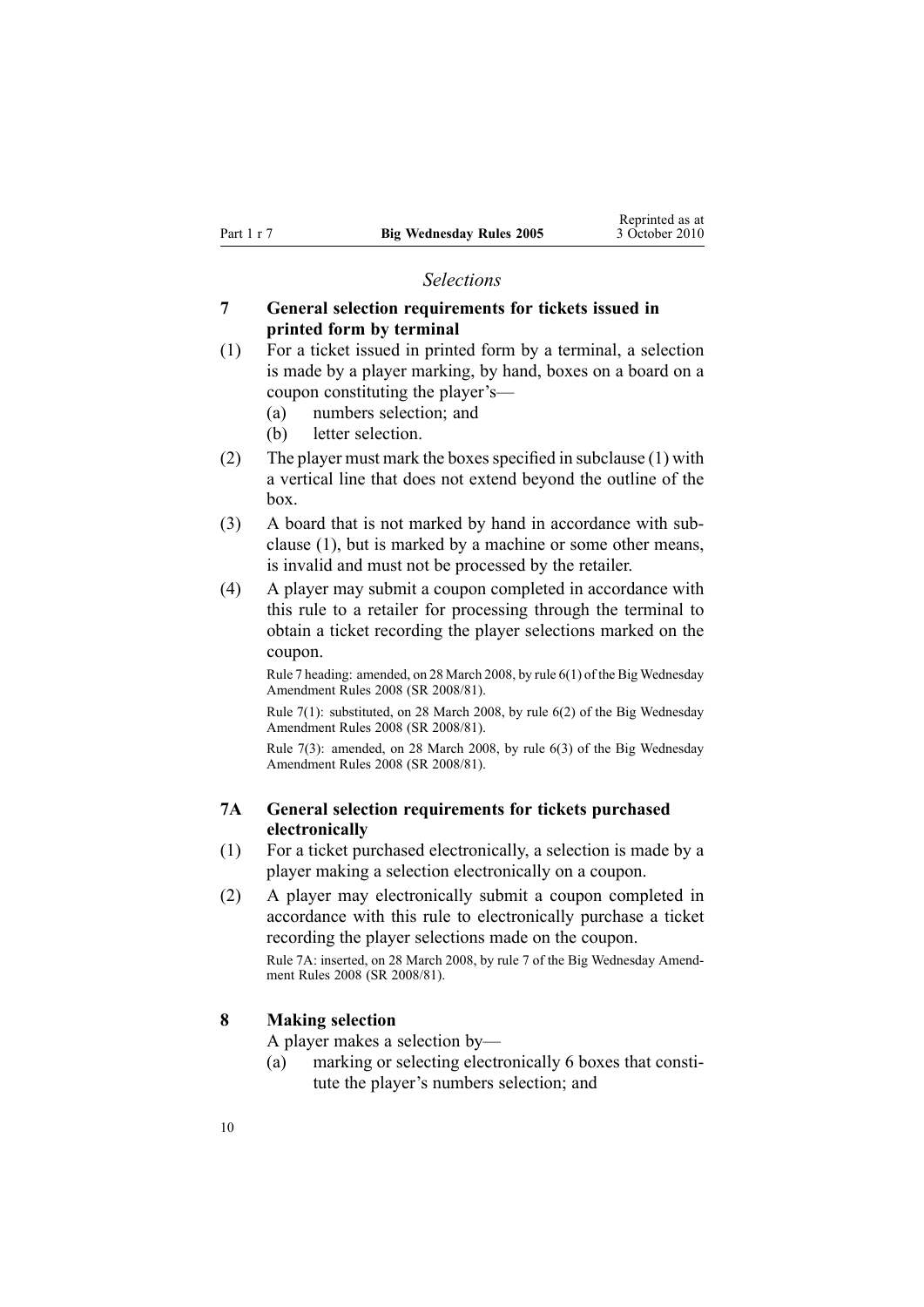<span id="page-10-0"></span>(b) marking or selecting electronically <sup>a</sup> letter selection on the same board on which the numbers selection has been made.

Rule 8: substituted, on 28 March 2008, by [rule](http://www.legislation.govt.nz/pdflink.aspx?id=DLM1221023) 8 of the Big Wednesday Amendment Rules 2008 (SR 2008/81).

## **9 Combo selection**

- (1) The Commission is not required to, but may, in the case of <sup>a</sup> ticket issued in printed form by <sup>a</sup> terminal or <sup>a</sup> ticket purchased electronically, or in both cases, permit players to make their selections by means of 1 or more systems for <sup>a</sup> combo selection.
- (2) A combo selection is made by <sup>a</sup> player marking, or selecting electronically, <sup>a</sup> combo selection on <sup>a</sup> board.
- (3) For the purposes of subclause (2), <sup>a</sup> player making <sup>a</sup> combo selection must also mark, by hand, with <sup>a</sup> vertical line, orselect electronically, the appropriate combo selection box adjacent to the board on the coupon corresponding to the combo selection chosen.

Rule 9(1): substituted, on 28 March 2008, by rule [9\(1\)](http://www.legislation.govt.nz/pdflink.aspx?id=DLM1221025) of the Big Wednesday Amendment Rules 2008 (SR 2008/81).

Rule 9(2): amended, on 28 March 2008, by rule [9\(2\)](http://www.legislation.govt.nz/pdflink.aspx?id=DLM1221025) of the Big Wednesday Amendment Rules 2008 (SR 2008/81).

Rule 9(3): amended, on 28 March 2008, by rule [9\(3\)](http://www.legislation.govt.nz/pdflink.aspx?id=DLM1221025) of the Big Wednesday Amendment Rules 2008 (SR 2008/81).

#### **10 Dip selection**

- (1) If <sup>a</sup> player requests or selects <sup>a</sup> dip selection,—
	- (a) the retailer (without requiring <sup>a</sup> coupon) may, through the terminal, issue a ticket that has recorded on it the dip selection; or
	- (b) <sup>a</sup> ticket may be issued electronically that has recorded on it the dip selection.
- (2) For the purposes of this rule, <sup>a</sup> player may make <sup>a</sup> letter selection in conjunction with <sup>a</sup> numbers selection (made in accordance with subclause (1)) by—
	- (a) advising the retailer, when making <sup>a</sup> dip selection,— (i) of the player's letter selection; or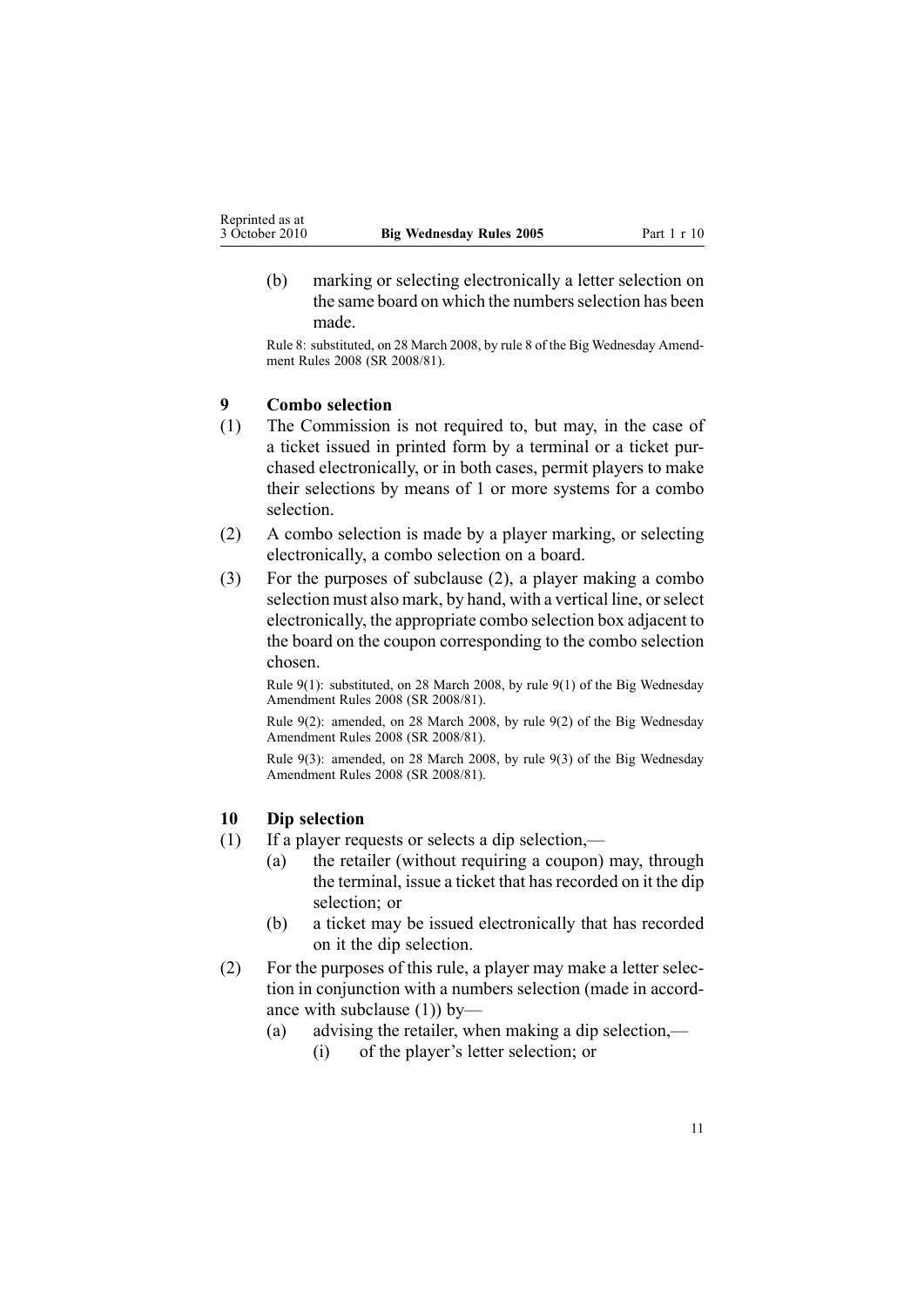- <span id="page-11-0"></span> $(ii)$  that the player wants the Commission's computer system to randomly choose the player's letter selection; or
- (b) doing either of the following:
	- (i) selecting electronically <sup>a</sup> letter selection; or
	- (ii) indicating electronically that the player wants the Commission's computer system to randomly choose the player's letter selection.
- (3) If <sup>a</sup> player—
	- (a) advises the retailer of his or her letter selection in accordance with subclause  $(2)(a)(i)$  or selects electronically his or her letter selection in accordance with subclause  $(2)(b)(i)$ , that selection applies in conjunction with each numbers selection made by the Commission's computer system:
	- (b) requests that the Commission's computer system choose his or her letter selection in accordance with subclause  $(2)(a)(ii)$  or  $(b)(ii)$ , the Commission's computer system will, in conjunction with each numbers selection made by the computer, randomly choose the player's letter selection.

Rule 10(1): substituted, on 28 March 2008, by rule [10\(1\)](http://www.legislation.govt.nz/pdflink.aspx?id=DLM1221026) of the Big Wednesday Amendment Rules 2008 (SR 2008/81).

Rule 10(2): substituted, on 28 March 2008, by rule [10\(1\)](http://www.legislation.govt.nz/pdflink.aspx?id=DLM1221026) of the Big Wednesday Amendment Rules 2008 (SR 2008/81).

Rule  $10(3)(a)$ : amended, on 28 March 2008, by rule  $10(2)(a)$  of the Big Wednesday Amendment Rules 2008 (SR 2008/81).

Rule  $10(3)(b)$ : amended, on 28 March 2008, by rule  $10(2)(b)$  of the Big Wednesday Amendment Rules 2008 (SR 2008/81).

## **11 Player may select cover option for each numbers selection**

- (1) Despite [rules](#page-9-0) 8, [9](#page-10-0), and [10](#page-10-0), <sup>a</sup> player may, instead of making or requesting <sup>a</sup> letter selection, select the cover option to apply in relation to each numbers selection made or requested by the player as the case may be.
- (2) A player selects the cover option—
	- (a) in the case of <sup>a</sup> selection under [rule](#page-9-0) 8 or <sup>a</sup> combo selection under [rule](#page-10-0) 9, by marking, or selecting electronically, the box headed "both  $H \& T$ " on the same coupon on which his or her numbers selection has been made: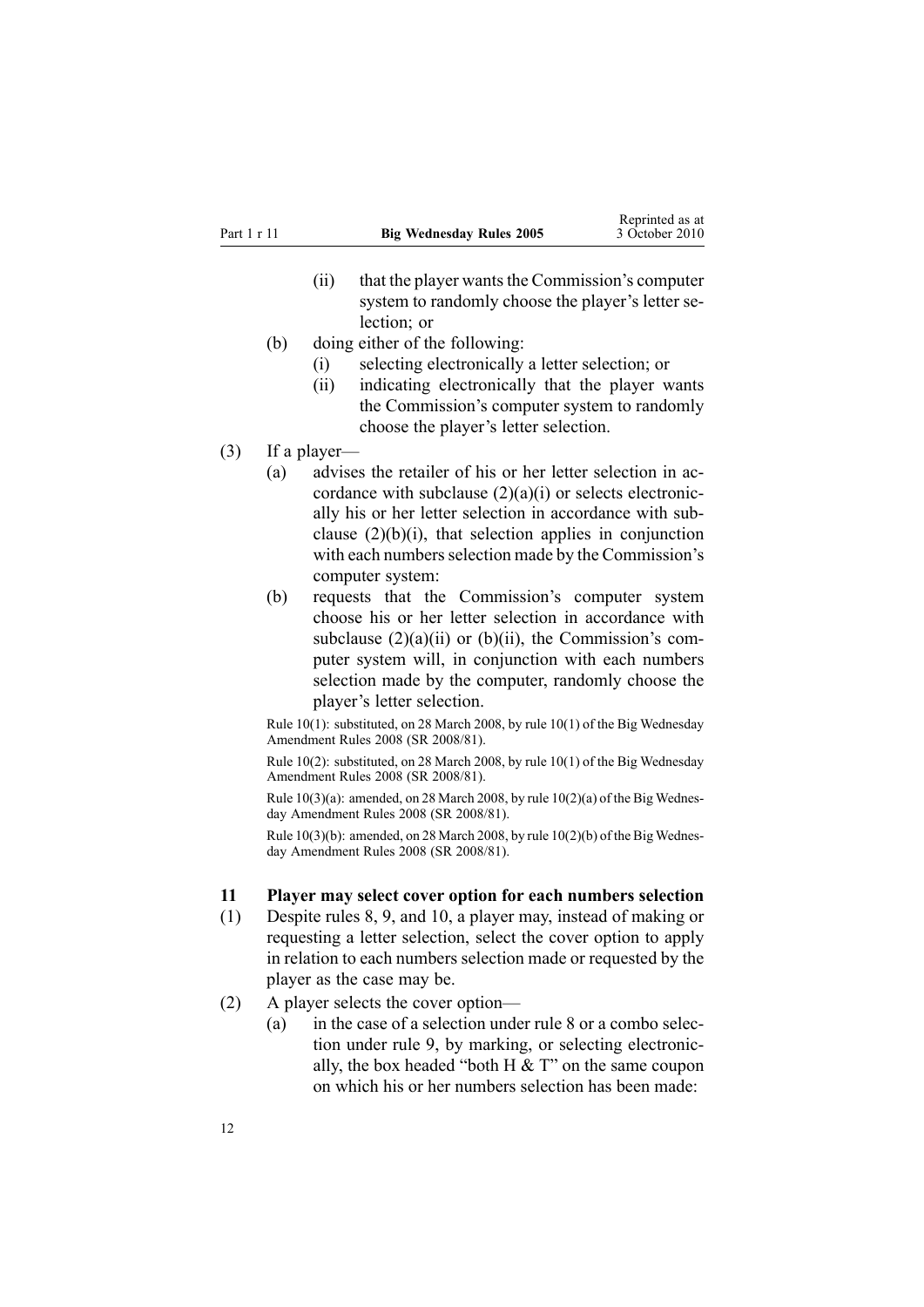- <span id="page-12-0"></span>(b) in the case of <sup>a</sup> dip selection under [rule](#page-10-0) 10, by advising the retailer, or indicating electronically, that the player wants the cover option to apply in relation to each of the player's numbers selections.
- (3) To avoid doubt, the selection of the cover option for each numbers selection results in 2 separate selections being recorded on 1 or more tickets for each numbers selection, one being the numbers selection made in conjunction with the letter "H" and the other being the numbers selection made in conjunction with the letter "T".

Rule 11(1): amended, on 28 March 2008, by rule [11\(1\)\(a\)](http://www.legislation.govt.nz/pdflink.aspx?id=DLM1221027) of the Big Wednesday Amendment Rules 2008 (SR 2008/81).

Rule 11(1): amended, on 28 March 2008, by rule [11\(1\)\(b\)](http://www.legislation.govt.nz/pdflink.aspx?id=DLM1221027) of the Big Wednesday Amendment Rules 2008 (SR 2008/81).

Rule 11(2)(a): amended, on 28 March 2008, by rule [11\(2\)](http://www.legislation.govt.nz/pdflink.aspx?id=DLM1221027) of the Big Wednesday Amendment Rules 2008 (SR 2008/81).

Rule 11(2)(b): amended, on 28 March 2008, by rule [11\(3\)](http://www.legislation.govt.nz/pdflink.aspx?id=DLM1221027) of the Big Wednesday Amendment Rules 2008 (SR 2008/81).

#### *General provisions*

## **11A Application of rules 12 to 18**

- (1) Rules 12 to 18 apply to <sup>a</sup> ticket issued in printed form by <sup>a</sup> terminal, but only rules 12, [14\(1\)](#page-13-0) and (3), and [16](#page-14-0) apply to <sup>a</sup> ticket purchased electronically.
- (2) To avoid doubt and for the purposes of [rule](#page-13-0) 13, <sup>a</sup> ticket purchased electronically cannot be cancelled. Rule 11A: inserted, on 28 March 2008, by [rule](http://www.legislation.govt.nz/pdflink.aspx?id=DLM1221028) 12 of the Big Wednesday Amendment Rules 2008 (SR 2008/81).

#### **12 Entry into game**

- (1) Each selection on <sup>a</sup> ticket is <sup>a</sup> separate entry for <sup>a</sup> game.
- (2) A ticket is the only proof of <sup>a</sup> selection and is accordingly the only valid basis for claiming <sup>a</sup> prize.
- (3) A coupon has no monetary or prize value and does not in any circumstances constitute evidence of the purchase of <sup>a</sup> ticket or <sup>a</sup> selection.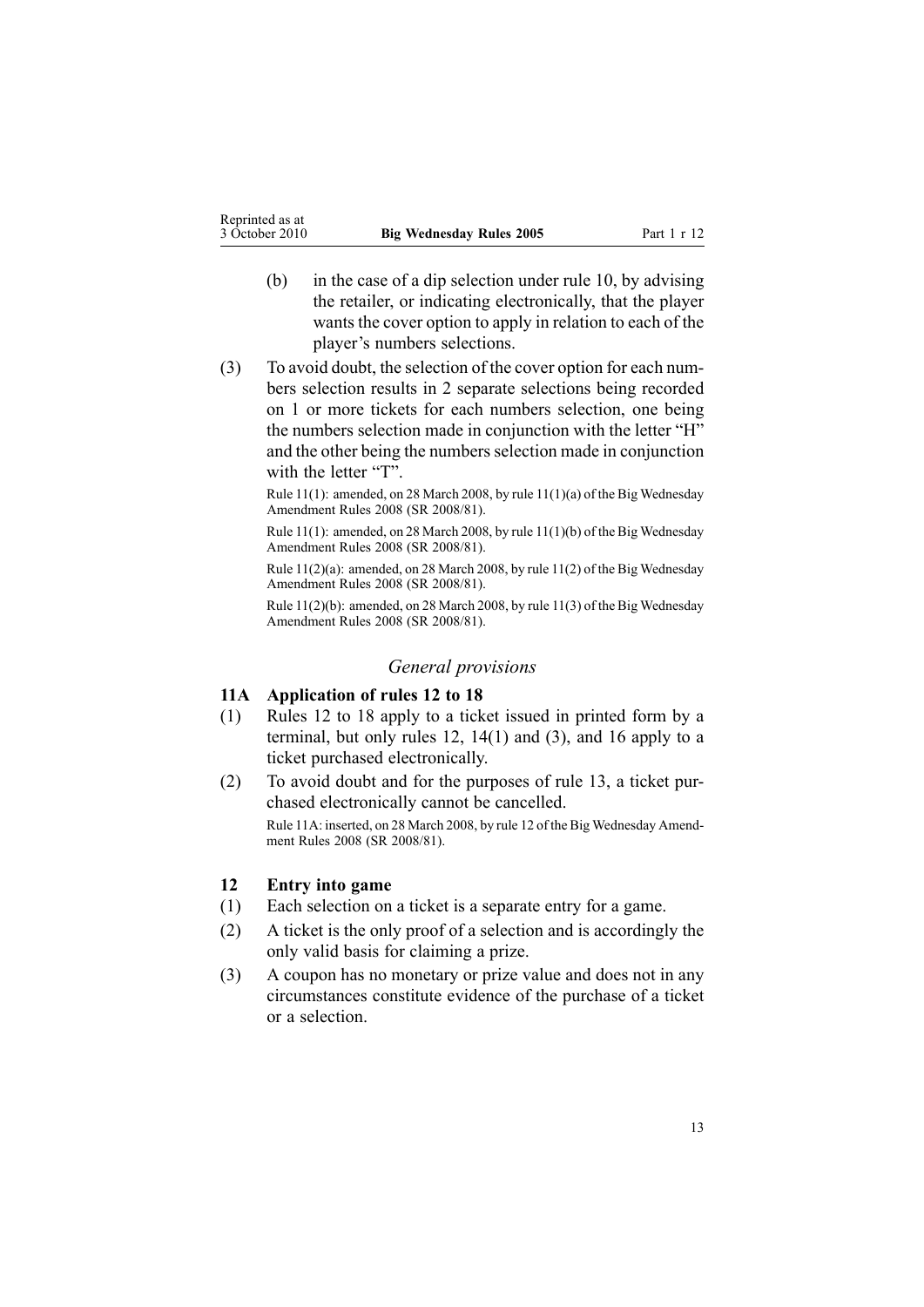### <span id="page-13-0"></span>**13 Cancellation of ticket**

- (1) A ticket may be cancelled only if it is returned to the issuing retailer before the close of ticket sales on the same day that it is purchased.
- (2) A ticket purchased on the day of drawing and eligible for that drawing may be cancelled only if it is returned to the issuing retailer on that day before ticket sales for the game close.
- (3) On cancellation of <sup>a</sup> ticket, the player is entitled to <sup>a</sup> refund from the retailer equal to the cost of the ticket.
- (4) If <sup>a</sup> ticket is cancelled, all selections recorded on the ticket are cancelled.
- (5) This rule is subject to rules 14(4), [17\(6\)](#page-15-0), [18\(7\)](#page-16-0), [39\(2\)](#page-27-0), [45\(5\)](#page-30-0), and [48\(2\)](#page-31-0).

#### **14 Player responsibility**

- (1) It is the sole responsibility of <sup>a</sup> player to verify that the selections recorded or displayed on the player's ticket correspond with those that the player made or requested and that the game number and date of drawing are correct, either, as the case may be,—
	- (a) by checking the ticket issued in printed form by <sup>a</sup> terminal; or
	- (b) before confirming the purchase of the ticket electronically.
- (2) By accepting <sup>a</sup> ticket issued in printed form, the player istaken to have accepted that the selections recorded on the ticket correspond with those that the player marked or requested.
- (3) Neither the Commission nor any other retailer is in any circumstances liable for any errors or omissions in respec<sup>t</sup> of the information recorded on any ticket (whether in relation to <sup>a</sup> selection, game numbers, or otherwise).
- (4) Cancellation of <sup>a</sup> ticket under rule 13 constitutes <sup>a</sup> player's or other claimant's only remedy if there is an error or omission on <sup>a</sup> ticket.

Rule 14(1): substituted, on 28 March 2008, by rule [13\(1\)](http://www.legislation.govt.nz/pdflink.aspx?id=DLM1221030) of the Big Wednesday Amendment Rules 2008 (SR 2008/81).

Rule 14(2): amended, on 28 March 2008, by rule [13\(2\)](http://www.legislation.govt.nz/pdflink.aspx?id=DLM1221030) of the Big Wednesday Amendment Rules 2008 (SR 2008/81).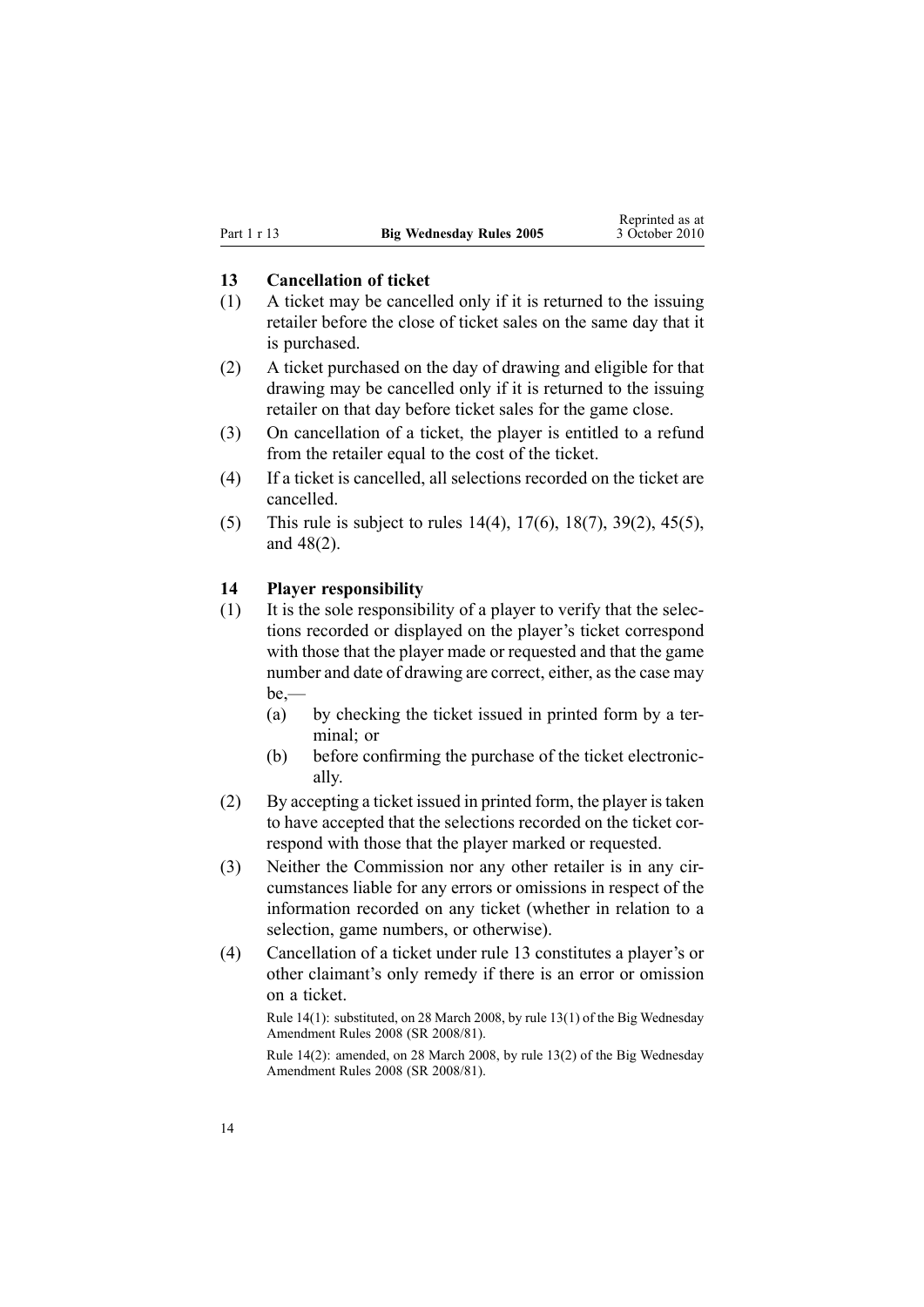#### <span id="page-14-0"></span>**15 Advance game entries**

- (1) The Commission may give players the option of making an advance game entry for <sup>a</sup> game.
- (2) To make an advance game entry for <sup>a</sup> game, <sup>a</sup> player (in addition to marking the player's selections on the coupon) advises the retailer that he or she wishes to make an advance game entry.
- (3) In the case of <sup>a</sup> player requesting <sup>a</sup> dip selection or <sup>a</sup> combo dip selection, the player makes an advance game selection entry by advising the retailer accordingly.
- (4) In all other respects, the entry must be completed and selections made in accordance with these rules.

#### **16 Multi-draw selections**

- (1) The Commission may give players the option of making <sup>a</sup> multi-draw selection for 2 or more consecutive games.
- (2) When <sup>a</sup> multi-draw selection is available, coupons must—
	- (a) show boxes designated multi-draw; and
	- (b) state the number of consecutive games that <sup>a</sup> player can enter.
- (3) To make <sup>a</sup> multi-draw selection for <sup>a</sup> game, <sup>a</sup> player (in addition to marking, or indicating electronically, his or her selections on <sup>a</sup> coupon) must mark, or indicate electronically, the appropriate multi-draw box on the coupon to indicate the number of consecutive games for which his or her player selections have been made.
- (4) To make <sup>a</sup> multi-draw selection in conjunction with <sup>a</sup> dip selection, the player must advise the retailer of, or, as the case may be, indicate electronically, the number of consecutive multi-draw games that the player wishes to play.
- (5) In all other respects, the entry must be completed and selections made in accordance with these rules.
- (6) If <sup>a</sup> ticket for <sup>a</sup> multi-draw selection that is issued in printed form by <sup>a</sup> terminal entitles the bearer of the ticket to be paid <sup>a</sup> prize, the bearer of that winning ticket must, on surrender of the ticket, be issued with <sup>a</sup> substitute ticket for any games entered that have not been drawn at the time the ticket is surrendered.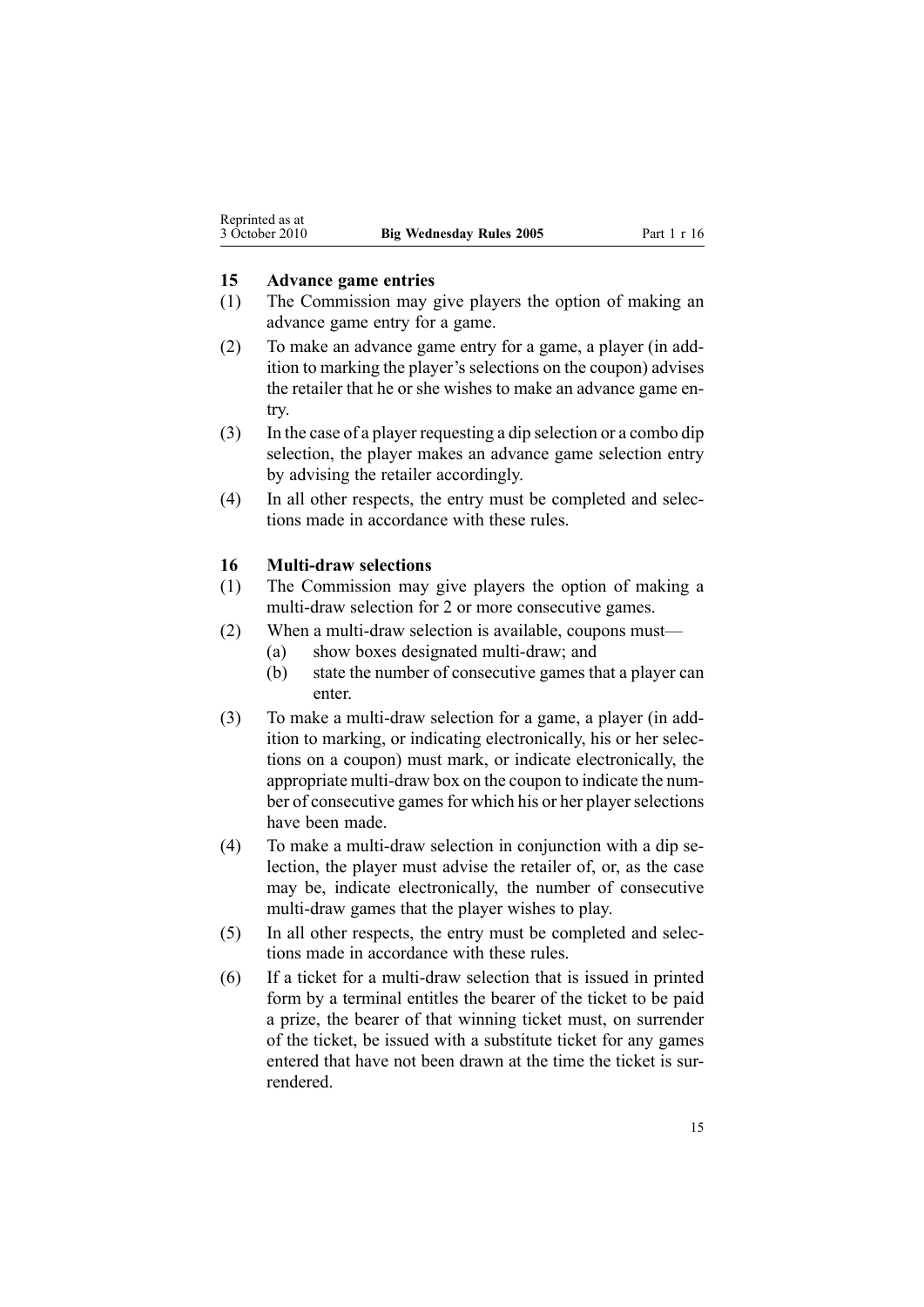<span id="page-15-0"></span>Rule  $16(2)(a)$ : amended, on 28 March 2008, by rule  $14(1)$  of the Big Wednesday Amendment Rules 2008 (SR 2008/81).

Rule 16(3): amended, on 28 March 2008, by rule [14\(2\)\(a\)](http://www.legislation.govt.nz/pdflink.aspx?id=DLM1221031) of the Big Wednesday Amendment Rules 2008 (SR 2008/81).

Rule 16(3): amended, on 28 March 2008, by rule [14\(2\)\(b\)](http://www.legislation.govt.nz/pdflink.aspx?id=DLM1221031) of the Big Wednesday Amendment Rules 2008 (SR 2008/81).

Rule 16(4): amended, on 28 March 2008, by rule [14\(3\)](http://www.legislation.govt.nz/pdflink.aspx?id=DLM1221031) of the Big Wednesday Amendment Rules 2008 (SR 2008/81).

Rule 16(6): amended, on 28 March 2008, by rule [14\(4\)](http://www.legislation.govt.nz/pdflink.aspx?id=DLM1221031) of the Big Wednesday Amendment Rules 2008 (SR 2008/81).

#### **17 Selection by post or other delivery service**

- (1) Coupons or <sup>a</sup> written reques<sup>t</sup> for <sup>a</sup> selection, in each case accompanied by the required paymen<sup>t</sup> and <sup>a</sup> stamped (with correct postage) self-addressed envelope, may be delivered by pos<sup>t</sup> or other delivery service to the office of the Commission or to <sup>a</sup> mail order retailer.
- (2) All coupons or written requests delivered by pos<sup>t</sup> or other delivery service to the Commission, or to <sup>a</sup> mail order retailer, may be entered in the next game following the game that is current at the time that the items referred to in subclause (1) are received by the Commission or by the mail order retailer.
- (3) If, at the time of processing <sup>a</sup> coupon, <sup>a</sup> selection is found to be invalid or deficient, the authorised person processing the coupon must,—
	- (a) if there are too many numbers or letters marked, delete the highest number or, as appropriate, one of the letters from the selection:
	- (b) if there are too few numbers or letters marked, select 1 or more numbers or letters, as the case may be, at random to complete the player's selection:
	- (c) in any other case, at the discretion of the Commission or the mail order retailer processing the coupon, either remedy the error and process the coupon, or refer the error back to the player for correction.
- (4) Players making selections by pos<sup>t</sup> or other delivery service facility must bear and accep<sup>t</sup> (without recourse to either the Commission or the mail order retailer) the consequences of any failure to win <sup>a</sup> prize or prizes due to delays, errors, or omissions on the par<sup>t</sup> of the Commission or on the par<sup>t</sup> of <sup>a</sup>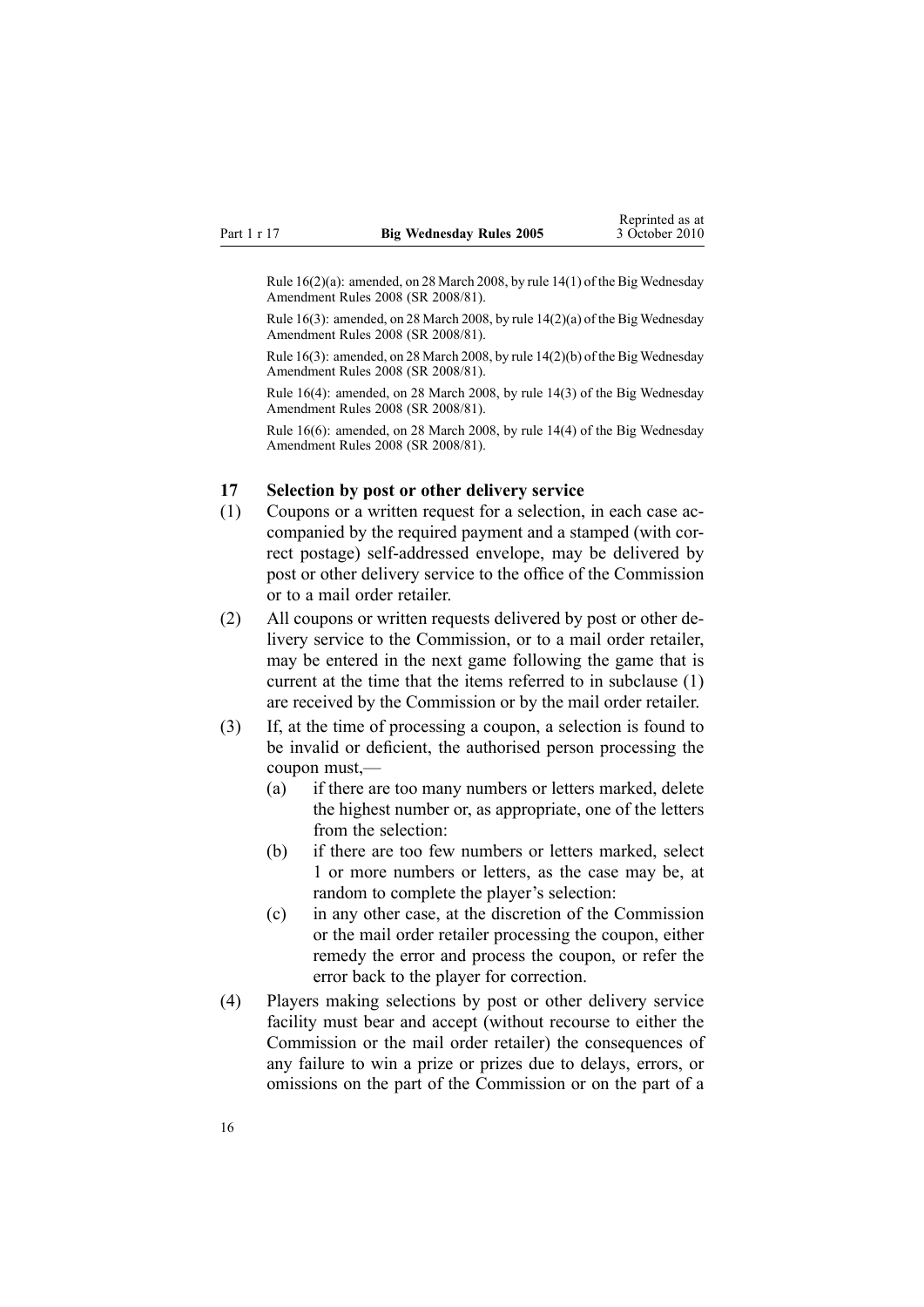<span id="page-16-0"></span>mail order retailer in processing coupons or written requests, or arising from loss of coupons, written requests, or tickets in transit.

- (5) Tickets must be forwarded to <sup>a</sup> player by pos<sup>t</sup> using the stamped self-addressed envelope supplied by the player.
- (6) A ticket issued to <sup>a</sup> player making <sup>a</sup> selection by pos<sup>t</sup> or other delivery service facility may not be cancelled.

### **18 Players agents**

- (1) A players agen<sup>t</sup> may, at premises approved by the Commission, accep<sup>t</sup> completed coupons on behalf of <sup>a</sup> player, forward the coupons to the terminal of the players agen<sup>t</sup> for the issue of <sup>a</sup> ticket, and then forward the ticket to the player.
- (2) A ticket issued in accordance with subclause (1) is for the game next following the game that is current at the time the ticket is issued.
- (3) In addition to receiving from <sup>a</sup> player the cost of his or her selections, <sup>a</sup> players agen<sup>t</sup> is entitled to charge the player <sup>a</sup> fee for processing his or her coupon and forwarding the ticket to the player.
- (4) The amount of the fee charged in accordance with subclause (3) is the amount approved by the Commission.
- (5) If, at the time of processing <sup>a</sup> coupon, any selection is found to be invalid or deficient, the players agen<sup>t</sup> processing the coupon must,—
	- (a) if there are too many numbers or letters marked, delete the highest number or, as appropriate, one of the letters from the selection:
	- (b) if there are too few numbers or letters marked, select 1 or more numbers or letters at random to complete the selection:
	- (c) in any other case, at the discretion of the Commission or the players agen<sup>t</sup> processing the coupon, either remedy the error and process the coupon, or refer the error back to the player for correction.
- (6) A player who uses <sup>a</sup> players agen<sup>t</sup> must bear and accep<sup>t</sup> (without recourse to either the Commission or the players agent) the consequences of any failure to win <sup>a</sup> prize or prizes because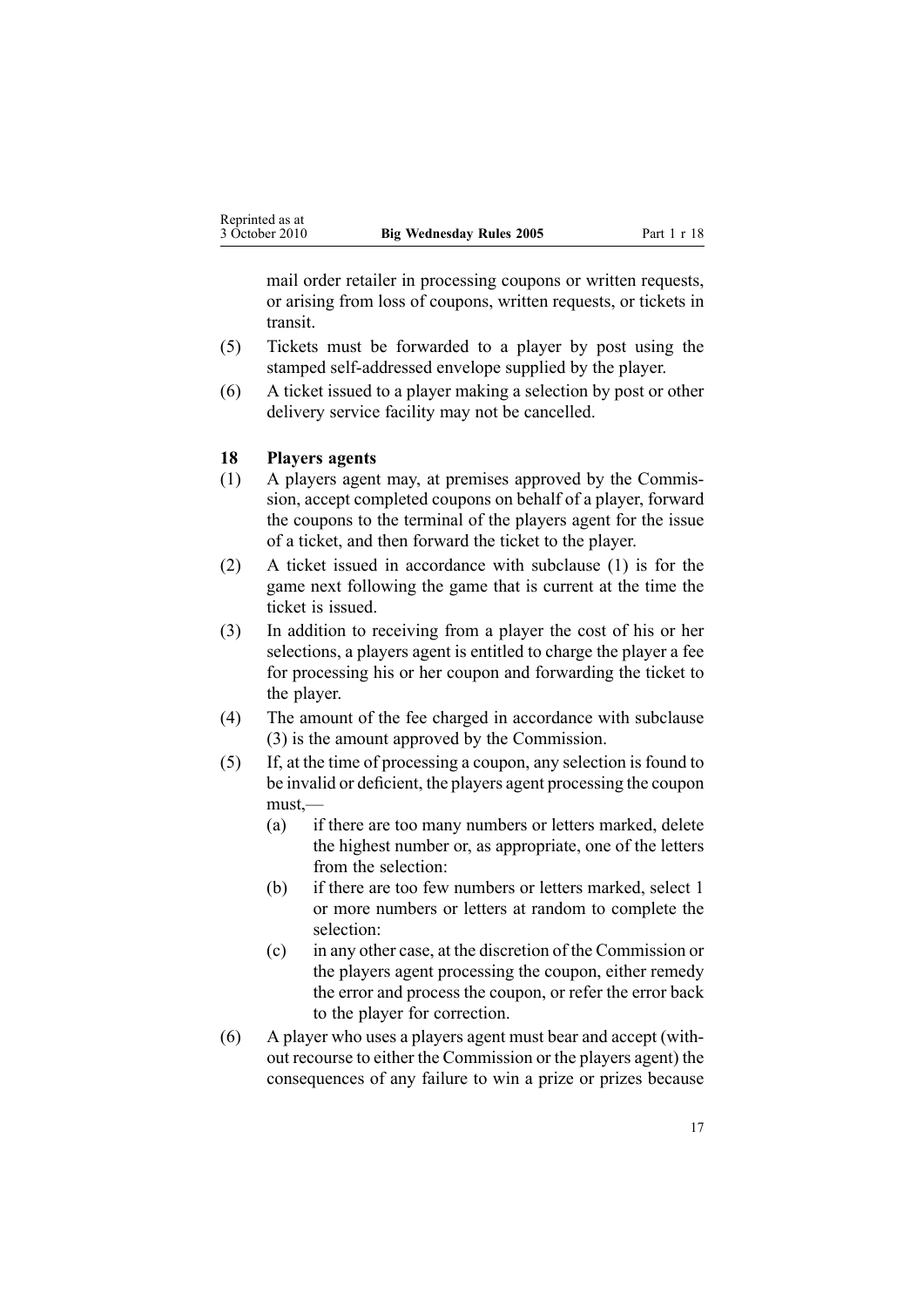<span id="page-17-0"></span>of delays, errors, or omissions on the par<sup>t</sup> of <sup>a</sup> players agen<sup>t</sup> in processing coupons or that arise from loss of coupons or tickets in transit.

(7) Tickets issued to players using the services of <sup>a</sup> players agen<sup>t</sup> may not be cancelled.

## **Part 2 Drawings and prize divisions**

#### **19 Procedure for drawings**

Drawings must be conducted in accordance with the Act at times and places, and in accordance with the methods, policies, and procedures, determined by the Commission.

## **20 Selection of winning numbers and winning letter**

- (1) Drawings must be made using electro-mechanical drawing equipment or any other equipment that the Commission may determine.
- (2) At each drawing there must be randomly selected—
	- (a) the winning numbers; and
	- (b) the winning letter.

### **21 Amount of prize pool for game**

- (1) The prize pool for <sup>a</sup> game must be determined by the Commission, but must be an amount not less than 60% of the turnover for the game.
- (2) The Commission may set aside, from out of the prize pool for <sup>a</sup> game, an amount up to <sup>a</sup> maximum of 10% of ticket sales for the game to be paid into the prize reserve fund under [rule](#page-22-0) 32.
- (3) The available prize pool for <sup>a</sup> game therefore comprises—
	- (a) the prize pool for the game as determined by the Commission under subclause (1), less any amount set aside for the prize reserve fund; and
	- (b) any additional amounts in accordance with [rule](#page-19-0) 24 or [rule](#page-20-0) 25; and
	- (c) any reallocation of the prize pool in accordance with [rule](#page-20-0) 26 or [rule](#page-22-0) 30.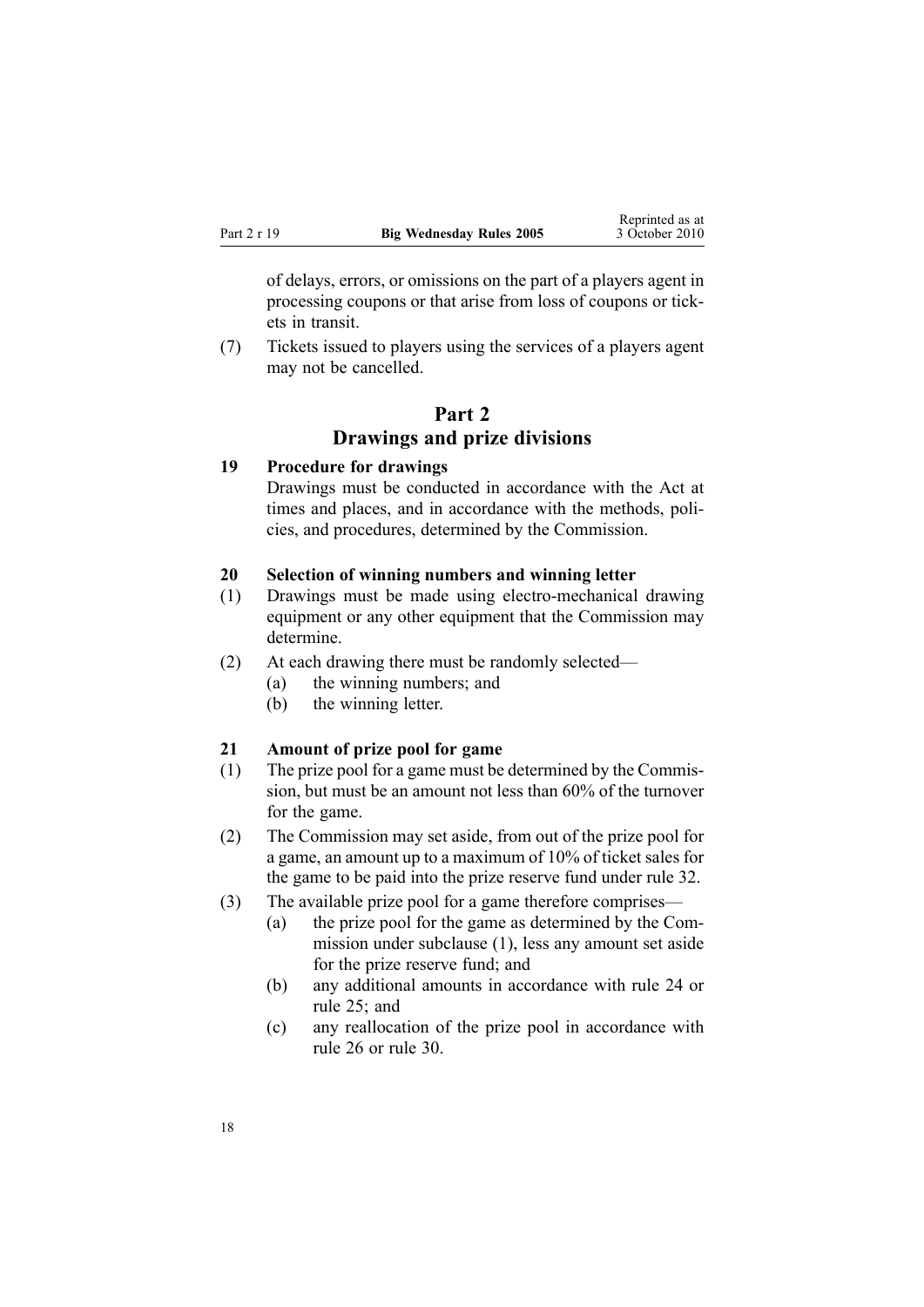## <span id="page-18-0"></span>**22 Prize divisions and allocation of prize pool**

- (1) The prize divisions in <sup>a</sup> game are as follows:
	- (a) division 1, being—
		- (i) <sup>a</sup> numbers selection that correctly matches, in any order, the 6 winning numbers drawn in that game; and
		- (ii) <sup>a</sup> letter selection made in conjunction with the numbers selection that correctly matches the winning letter drawn in that game:
	- (b) division 2, being <sup>a</sup> numbers selection that correctly matches, in any order, the 6 winning numbers drawn in that game:
	- (c) division 3, being <sup>a</sup> numbers selection that correctly matches, in any order, 5 of the 6 winning numbers drawn in that game:
	- (d) division 4, being <sup>a</sup> numbers selection that correctly matches, in any order, 4 of the 6 winning numbers drawn in that game:
	- (e) division 5, being <sup>a</sup> numbers selection that correctly matches, in any order, 3 of the 6 winning numbers drawn in that game.
- (2) The available prize pool must be allocated between the prize divisions as follows:
	- (a) division 1, 81.06% of the prize pool for the game after division 5 prizes have been allocated:
	- (b) division 2, 3.44% of the prize pool for the game after division 5 prizes have been allocated:
	- (c) division 3, 8.00% of the prize pool for the game after division 5 prizes have been allocated:
	- (d) division 4, 7.50% of the prize pool for the game after division 5 prizes have been allocated:
	- (e) division 5, to be paid and satisfied as <sup>a</sup> bonus ticket containing the minimum number of selections for the next game in accordance with, and subject to, [rule](#page-30-0) 45.
- (3) In all prize divisions, excep<sup>t</sup> division 5, the allocation of the available prize pool between prize divisions is not subject to rounding off.
- (4) For the purposes of subclause  $(2)(a)$ ,—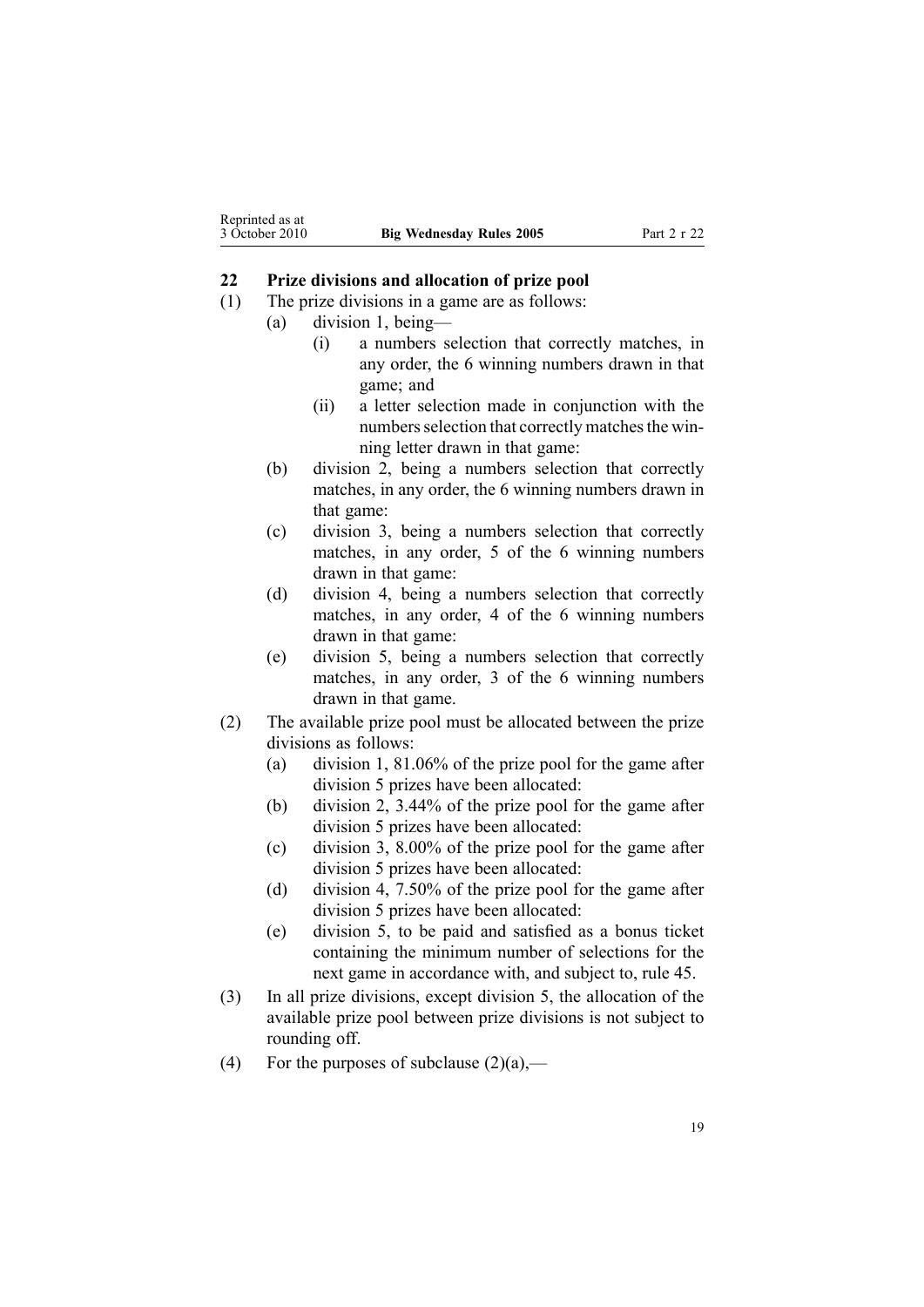<span id="page-19-0"></span>

| Part 2 r 23 | <b>Big Wednesday Rules 2005</b> | would as a<br>3 October 2010 |
|-------------|---------------------------------|------------------------------|
|             |                                 |                              |

(a) the division 1 prize pool may comprise <sup>a</sup> combination of prize money and non-cash prizes in the proportion that the Commission thinks fit; and

Reprinted as at

(b) if paragraph (a) applies, the sum of those prizes must be treated as 1 prize for the purposes of [rule](#page-22-0) 31.

## *Jackpots for division 1 and division 2*

## **23 General provisions relating to jackpots**

- (1) For the purposes of rules 24 and [25](#page-20-0), the Commission—
	- (a) must determine for each of division 1 and division 2— (i) the maximum amount of the allocation of the
		- prize pool (the **threshold amount**); and
		- (ii) the maximum number of consecutive games for which <sup>a</sup> jackpot may occur (the **maximum number of games**):
	- (b) may nominate <sup>a</sup> specified Big Wednesday date for the division 1 prize pool or the division 2 prize pool (or both).
- (2) The Commission may revoke a determination made under subclause (1)(a) and make another determination under that subclause that takes effect after the division 1 or division 2 prize pool (or both) has been won or allocated under the determination being revoked.
- (3) The Commission must, as soon as reasonably practicable after making <sup>a</sup> determination or <sup>a</sup> nomination under subclause (1), give public notice of the determination or nomination in the manner that the Commission thinks fit. Rule 23(1)(a): substituted, on 3 October 2010, by [rule](http://www.legislation.govt.nz/pdflink.aspx?id=DLM3166114) 5 of the Big Wednesday

Amendment Rules 2010 (SR 2010/274).

## **24 Jackpots for division 1 prize pool**

- (1) This rule applies if, as <sup>a</sup> result of any drawing, there is no division 1 winning selection for <sup>a</sup> game.
- (2) The portion of the available prize pool for the game that was allocated to division 1 in that drawing must be added, subject to the restriction in subclause (3), to the division 1 allocation in the next game (**jackpot**).
- (3) A jackpot may not occur—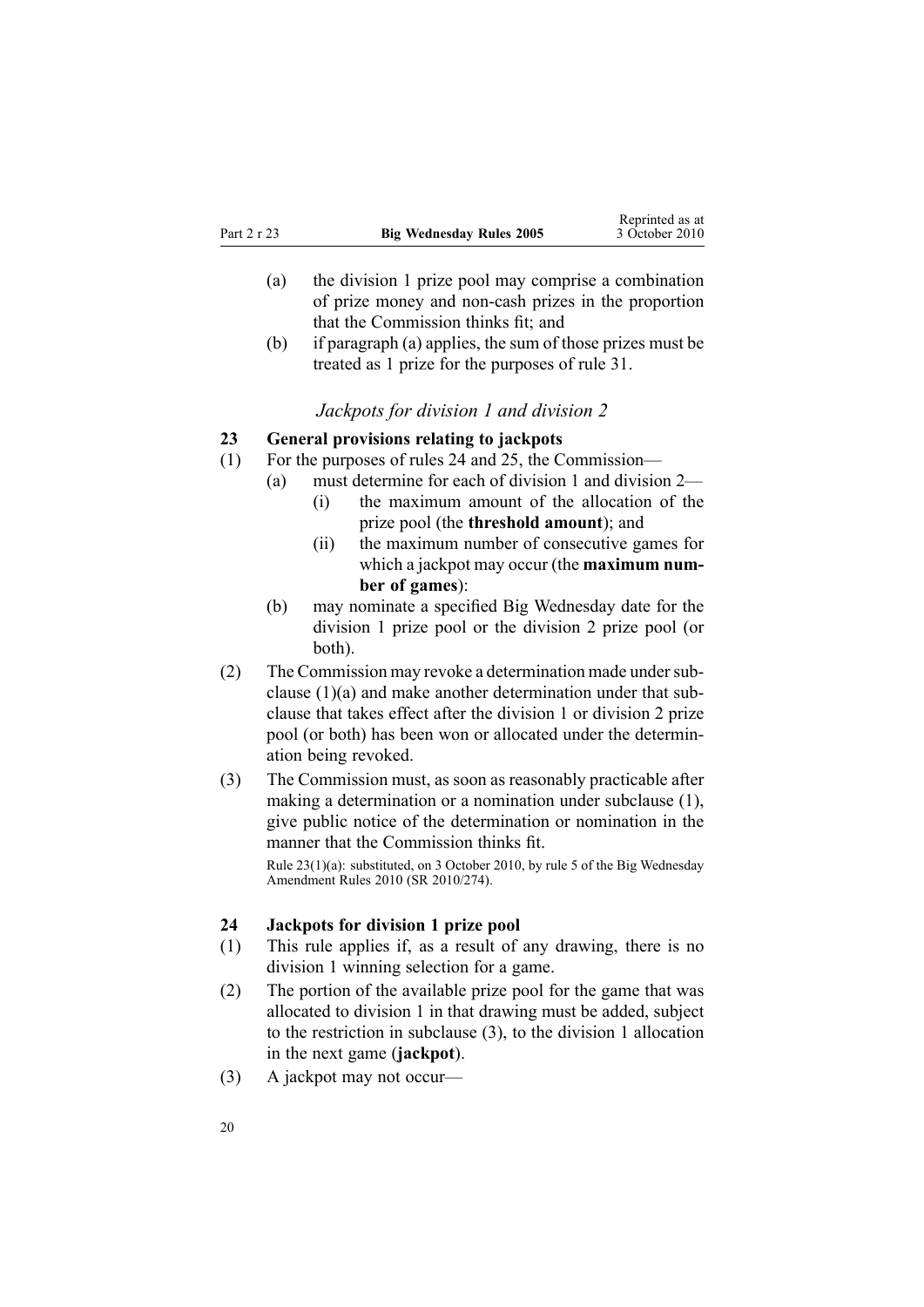- <span id="page-20-0"></span>(a) if, as at the conclusion of the drawing referred to in subclause (1), the jackpot would result in the total of the division 1 allocation in the next game exceeding the threshold amount for division 1; or
- (b) for more than the maximum number of games for division 1.
- (4) If <sup>a</sup> jackpot may not occur because of subclause (3), the division 1 allocation must be added to the prize pool allocation for the next lowest prize division with 1 or more winning se**lections**

Rule 24: substituted, on 3 October 2010, by [rule](http://www.legislation.govt.nz/pdflink.aspx?id=DLM3166115) 6 of the Big Wednesday Amendment Rules 2010 (SR 2010/274).

## **25 Jackpots for division 2 prize pool**

- (1) This rule applies if, as <sup>a</sup> result of any drawing, there is no division 2 winning selection for <sup>a</sup> game.
- (2) The portion of the available prize pool for the game that was allocated to division 2 in that drawing must be added, subject to the restriction in subclause (3), to the division 2 allocation in the next game (**jackpot**).
- (3) A jackpot may not occur—
	- (a) if, as at the conclusion of the drawing referred to in subclause (1), the jackpot would result in the total of the division 2 allocation in the next game exceeding the threshold amount for division 2; or
	- (b) for more than the maximum number of games for division 2.
- (4) If <sup>a</sup> jackpot may not occur because of subclause (3), the division 2 allocation must be added to the prize pool allocation for the next lowest prize division with 1 or more winning se**lections**

Rule 25: substituted, on 3 October 2010, by [rule](http://www.legislation.govt.nz/pdflink.aspx?id=DLM3166117) 7 of the Big Wednesday Amendment Rules 2010 (SR 2010/274).

## **26 Reallocation of prize pool if no winning selection on specified Big Wednesday date**

(1) This rule applies if there is no division 1 winning selection or division 2 winning selection (or both) in <sup>a</sup> game on <sup>a</sup> specified Big Wednesday date.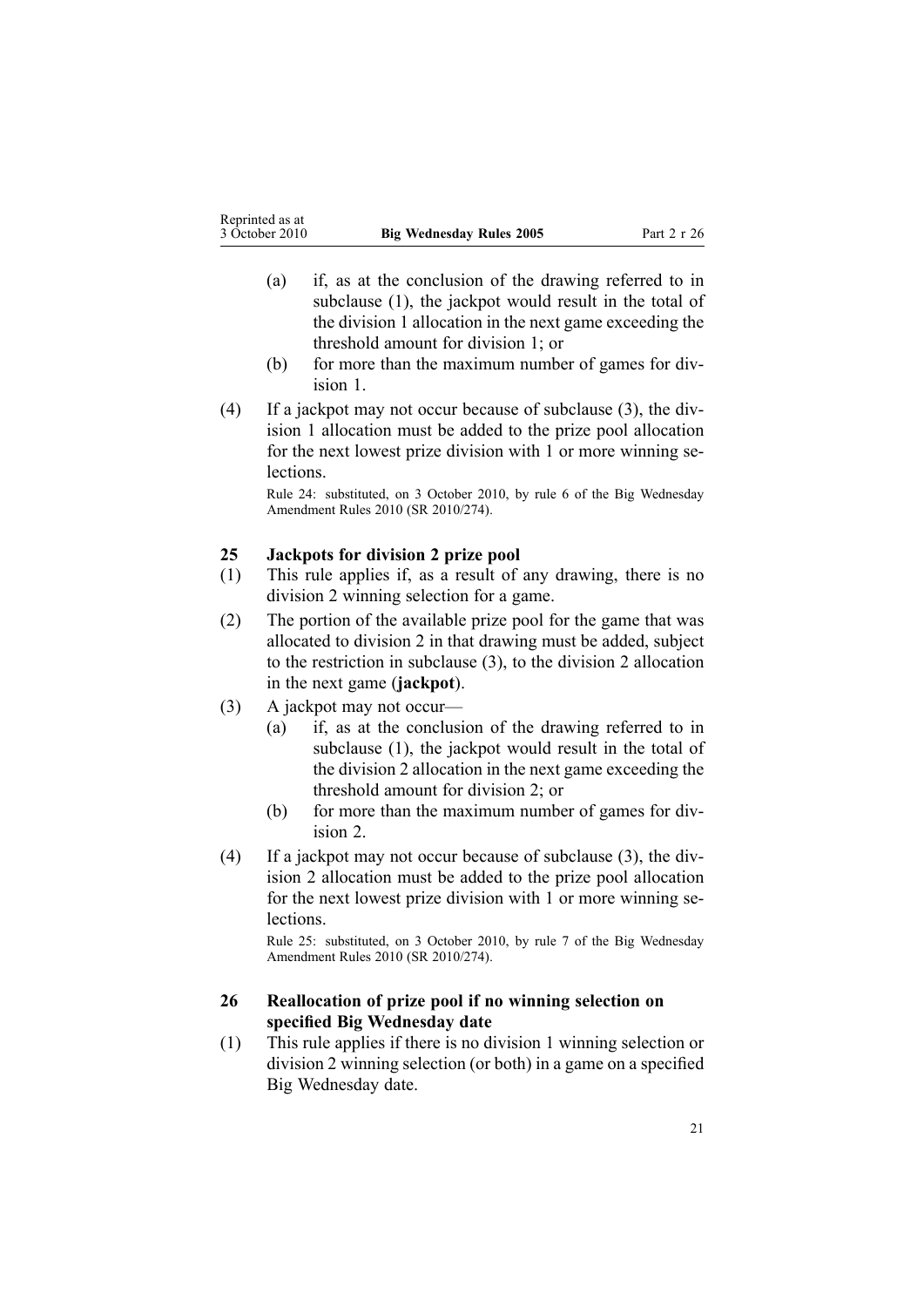<span id="page-21-0"></span>

| wephinted as at<br>3 October 2010 |  |
|-----------------------------------|--|
|                                   |  |

Reprinted as at

(2) The prize pool allocation for division 1 or division 2 (or both) for that game (including any additions under rule [24\(1\)](#page-19-0) or [rule](#page-20-0) [25\(1\)\)](#page-20-0) must be added to the prize pool allocation for the next lowest prize division with 1 or more winning selections.

## *Prize allocation: Division 1*

## **27 One winning selection in division 1**

If, in any game, there is 1 winning selection in division 1, the player with the winning selection is entitled to receive—

- (a) the prize money (if any) allocated to that division; and
- (b) the non-cash prizes (if any), or the cash value of those prizes, allocated to that division.

#### **28 Two or more winning selections in division 1**

If, in any game, there are 2 or more winning selections in division 1, each player with <sup>a</sup> winning selection is entitled to receive—

- (a) an equal share of the prize money (if any) allocated to that division; and
- (b) an equal share of the cash value of each of the non-cash prizes (if any) allocated to that division.

## *Prize allocation: Other divisions*

### **29 More than 1 winning selection in other prize divisions**

- (1) If, in any game, there is more than 1 winning selection in any prize division (except division 5), the prize pool allocated to that division must be shared equally between each player or other claimant with <sup>a</sup> winning selection in the division.
- (2) On sharing the prize allocation for any prize division, the amounts distributed to each player or other claimant with <sup>a</sup> winning selection must be rounded as follows:
	- (a) prize amounts that are 50 cents or more above an amount in dollars must be rounded up to the nearest dollar; and
	- (b) prize amounts that are less than 50 cents above an amount in dollars must be rounded down to the nearest dollar.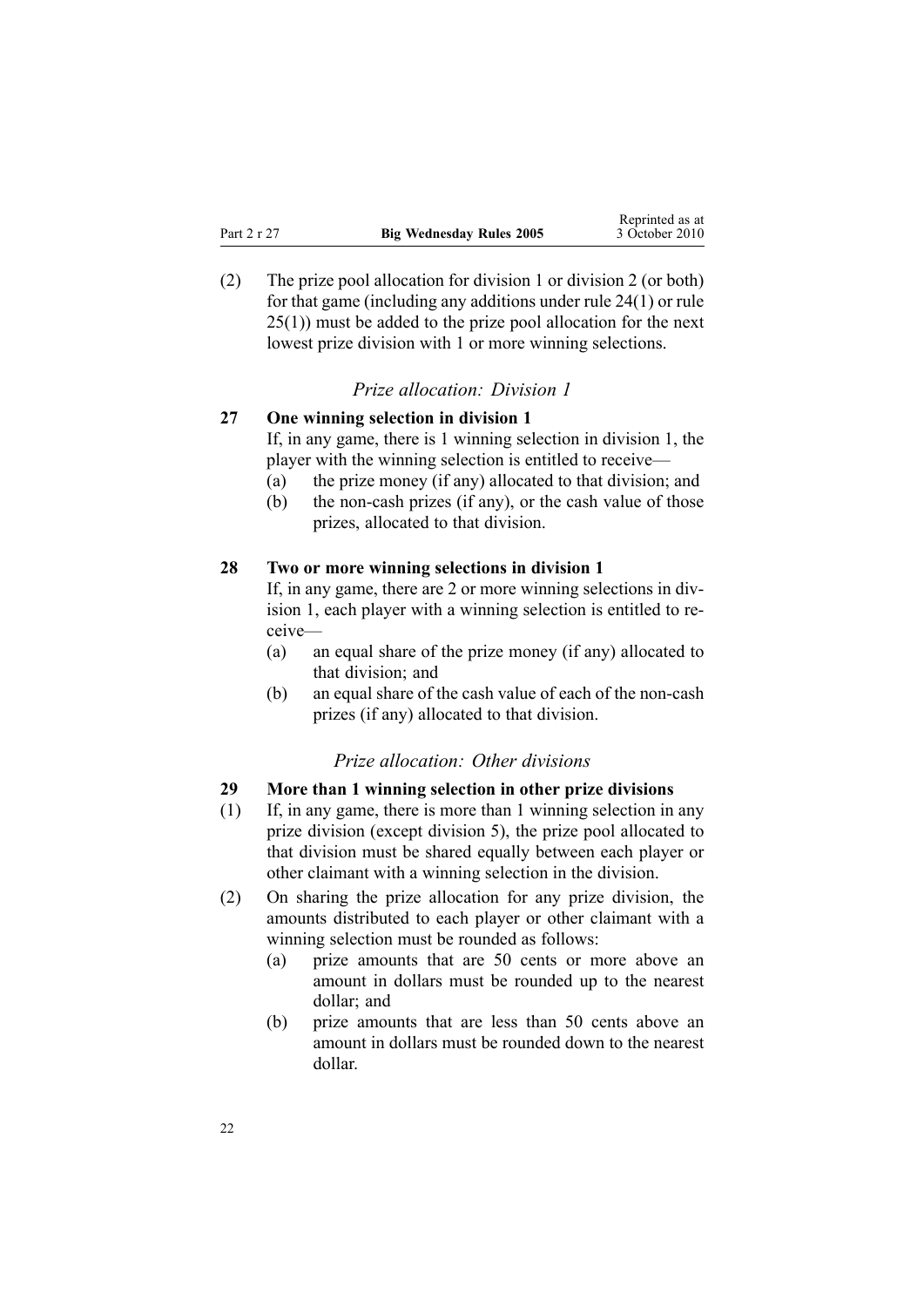<span id="page-22-0"></span>(3) Any money left over after the rounding process has been carried out must be paid into the prize reserve fund.

## **30 Reallocation of prize pool if no winning selection in divisions below division 2**

- (1) If, in any drawing, there is no winning selection in any division below division 2, then that portion of the prize pool allocated to that prize division must be added to the prize pool allocated to the next lowest prize division in the game with <sup>a</sup> winning selection.
- (2) If there is no lower prize division with <sup>a</sup> winning selection, the portion of the prize pool concerned must be added to the total available prize pool for the next game.

## **31 No more than 1 prize for each winning selection** Each winning selection is eligible for 1 prize only.

## *General provisions*

## **32 Prize reserve fund**

- (1) The Commission must pay into the prize reserve fund—
	- (a) the amounts that the Commission—
		- (i) may set aside for paymen<sup>t</sup> into the fund under rule [21\(2\)](#page-17-0); or
		- (ii) must pay into the fund under rule [29\(3\)](#page-21-0); and
		- (b) the prize money or the cash value of any non-cash prizes or bonus tickets in respec<sup>t</sup> of tickets that do not comply with the requirements in [rule](#page-25-0) 38, and any provision of [subpart](http://www.legislation.govt.nz/pdflink.aspx?id=DLM209728) 2 of Part 3 of the Act; and
		- (c) the prize money or the cash value of any non-cash prizes or bonus tickets unclaimed after 12 months from the date of drawing.
- (2) The Commission may, either before or after <sup>a</sup> drawing, allocate from the prize reserve fund any sum of money that it sees fit—
	- (a) to the total available prize pool for any game; or
	- (b) to <sup>a</sup> particular prize allocation for <sup>a</sup> prize division or divisions of any game (except division 5); or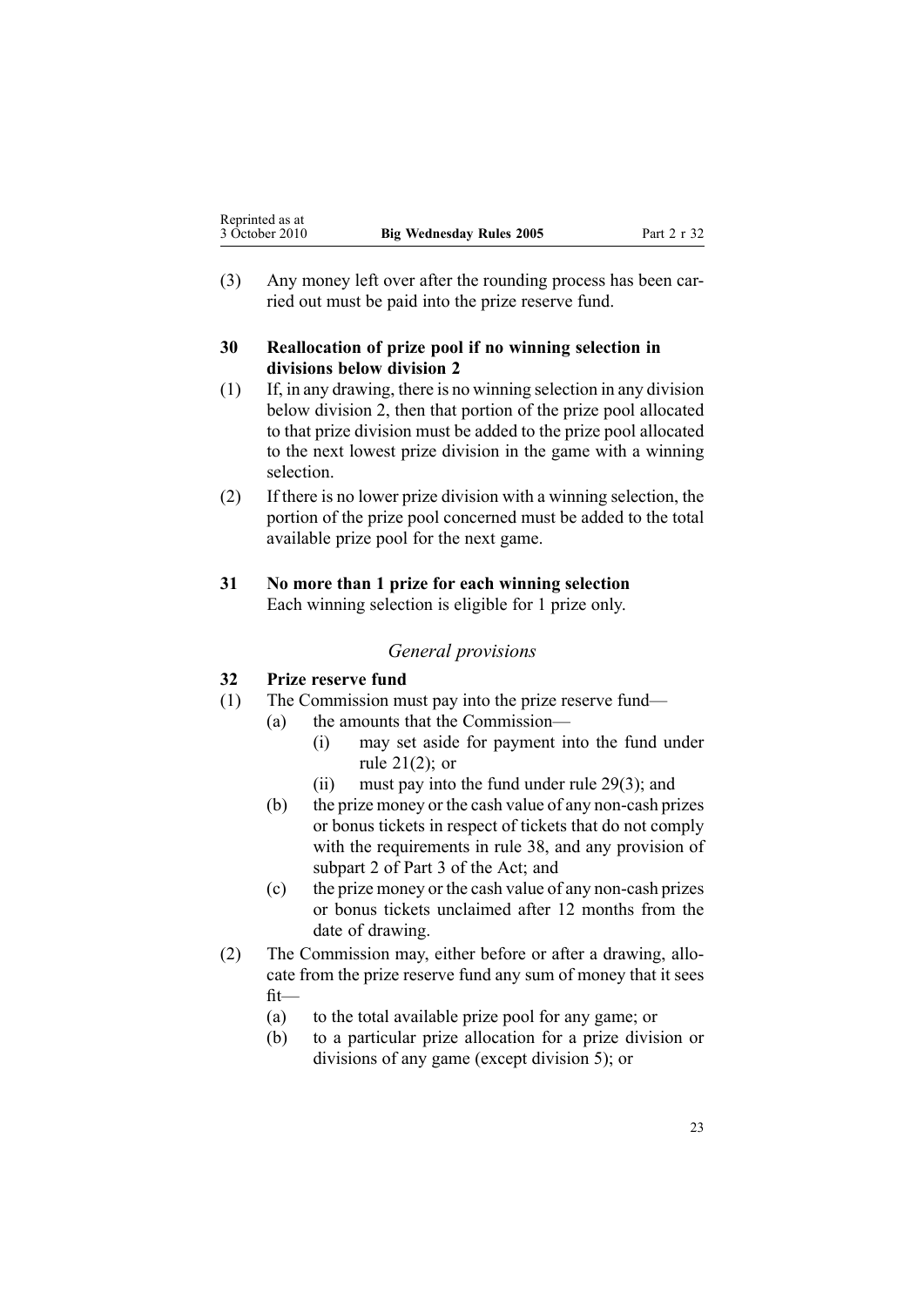<span id="page-23-0"></span>(c) to any extraordinary prize determined in accordance with rule 34

#### **33 Results**

- (1) The results of each drawing must be available from retailers in their sales premises as soon as practicable after each drawing and may also be published in any other manner that the Commission may determine.
- (2) The information available must include—
	- (a) the number of the game; and
	- (b) the winning numbers and the winning letter; and
	- (c) the total prize pool for the game; and
	- (d) the amount payable for each winning selection in each prize division for each game; and
	- (e) any other information as the Commission may determine.
- (3) The Commission must maintain <sup>a</sup> record of the results of <sup>a</sup> drawing for at least 12 months after the drawing.
- (4) The Commission may publish the name of any division 1 or division 2 prize winner who, on the prize claim form, authorises the publication of his or her name as <sup>a</sup> prize winner.

## **34 Extraordinary prizes**

- (1) The Commission may—
	- (a) determine to conduct <sup>a</sup> draw for extraordinary prizes in <sup>a</sup> game; and
	- (b) determine—
		- (i) the value of the extraordinary prizes to be distributed in accordance with the draw; and
		- (ii) the class of player, or classes of players, that may enter the draw; and
	- (c) conduct the draw.
- (2) In subclause (1), **draw** means <sup>a</sup> draw that—
	- (a) may be entered by members of—
		- (i) <sup>a</sup> particular class of player; or
		- (ii) particular classes of players; or
		- (iii) all classes of players; and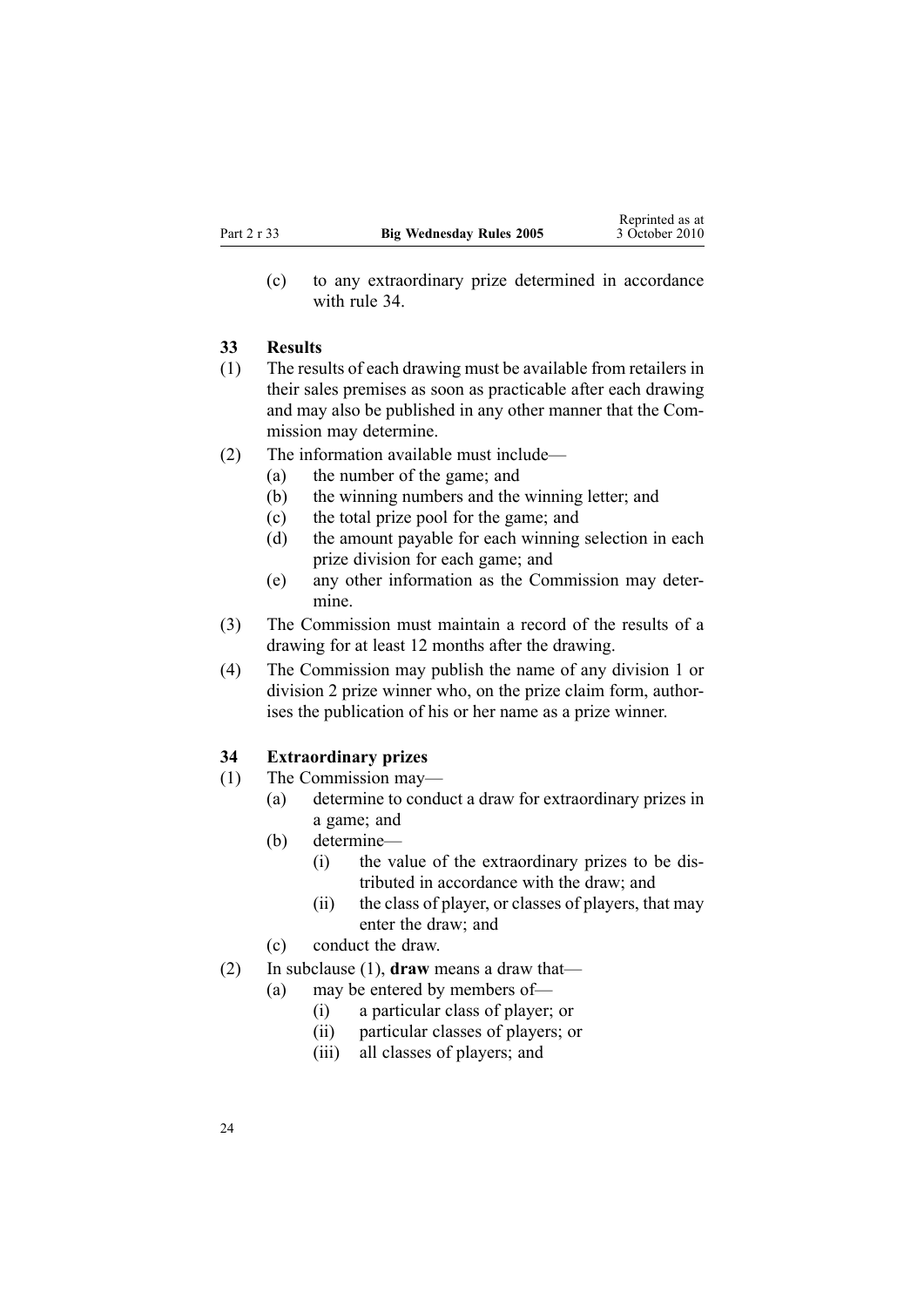- <span id="page-24-0"></span>(b) determines the players entitled to extraordinary prizes—
	- (i) by lot; or
	- (ii) on <sup>a</sup> random basis; or
	- (iii) wholly by chance.
- (3) Any sum or sums of money for extraordinary prizes must be allocated from the prize reserve fund.
- (4) This rule is not affected by [rule](#page-22-0) 31.

## **Part 3**

## **Payment of prizes and ticket validation requirements**

## **35 Payment of prizes**

- (1) Prizes payable to players are payable in prize money, as noncash prizes, or as bonus tickets.
- (2) A prize that is won through <sup>a</sup> ticket issued in printed form by <sup>a</sup> terminal and is payable to <sup>a</sup> player in accordance with these rules may be claimed from and including the day following the drawing as <sup>a</sup> result of which the prize has been won.
- (3) That prize is available for paymen<sup>t</sup> only when the terminal and the Commission's online gaming computer system are operating.

Rule 35(2): amended, on 28 March 2008, by rule [15\(1\)](http://www.legislation.govt.nz/pdflink.aspx?id=DLM1221032) of the Big Wednesday Amendment Rules 2008 (SR 2008/81).

Rule 35(3): amended, on 28 March 2008, by rule [15\(2\)](http://www.legislation.govt.nz/pdflink.aspx?id=DLM1221032) of the Big Wednesday Amendment Rules 2008 (SR 2008/81).

## **36 Determination of prize claims**

- (1) In all cases, the determination of prize entitlement is subject to the ticket validation requirements set out in [rule](#page-25-0) 38.
- (2) A ticket issued in printed form by <sup>a</sup> terminal must in all circumstances be regarded by the Commission and by retailers as being owned by the bearer (physical possessor) of the ticket who is determined in accordance with these rules.
- (3) The person named on <sup>a</sup> duly completed prize claim form must be treated as the bearer of the ticket issued in printed form by <sup>a</sup> terminal that accompanies the prize claim form.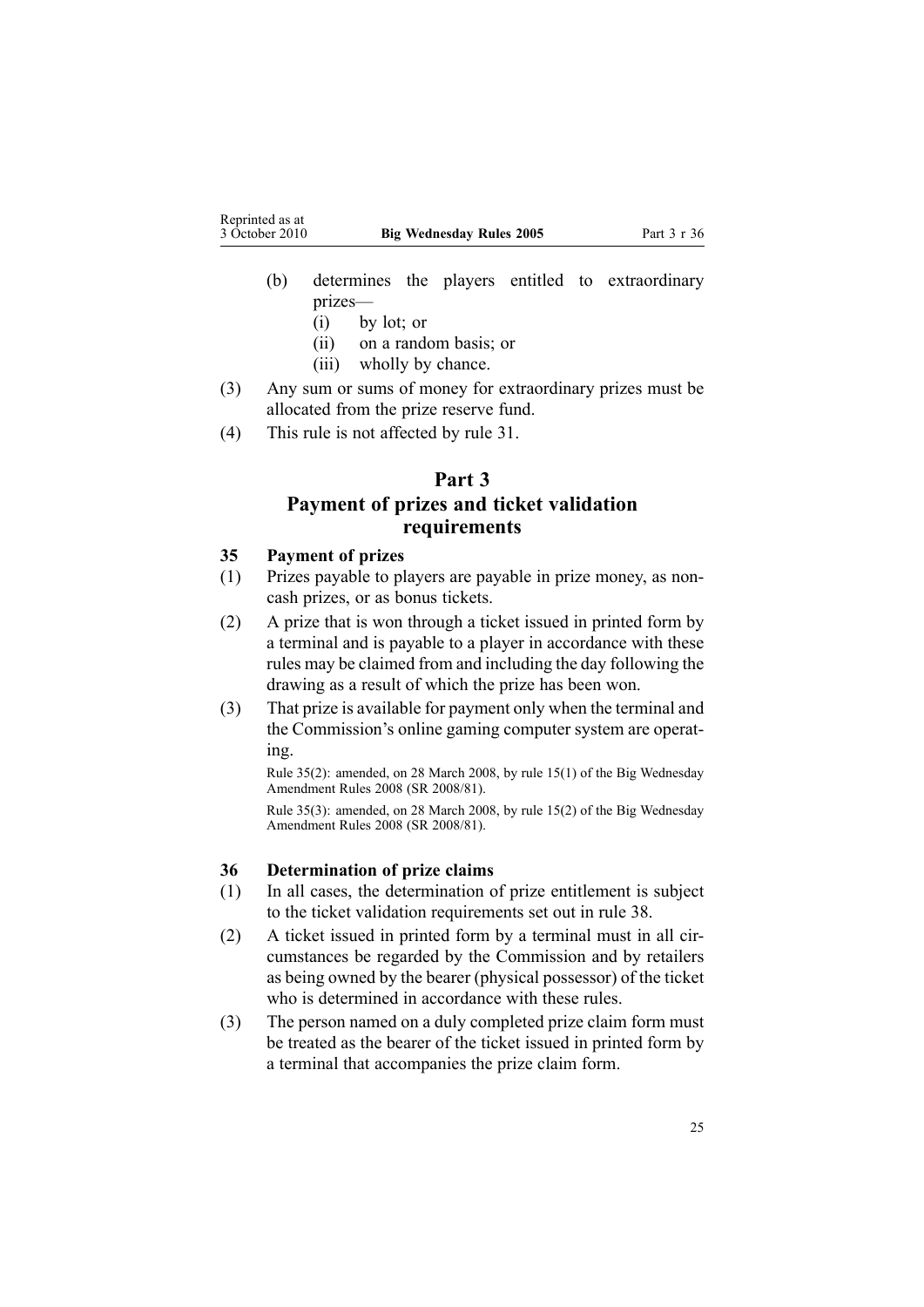<span id="page-25-0"></span>Rule 36(2): amended, on 28 March 2008, by rule [16\(1\)](http://www.legislation.govt.nz/pdflink.aspx?id=DLM1221033) of the Big Wednesday Amendment Rules 2008 (SR 2008/81).

Rule 36(3): amended, on 28 March 2008, by rule [16\(2\)](http://www.legislation.govt.nz/pdflink.aspx?id=DLM1221033) of the Big Wednesday Amendment Rules 2008 (SR 2008/81).

### **37 Further provisions relating to determination of prize claims**

- (1) For the purposes of rule [36\(3\)](#page-24-0), if more than 1 person is named on <sup>a</sup> prize claim form, the person first named must be treated as the bearer of the accompanying ticket.
- (2) Even though <sup>a</sup> ticket bears the name or other identification of another person or <sup>a</sup> syndicate, retailers—
	- (a) must recognise only the bearer of the ticket as the owner; and
	- (b) excep<sup>t</sup> as ordered by <sup>a</sup> Court of competent jurisdiction, are not bound to take notice of any trust (express, implied, or constructive) to which any ticket or prize may be subject.
- (3) The surrender of <sup>a</sup> ticket to <sup>a</sup> retailer and the receipt by the bearer of the ticket of <sup>a</sup> prize payable in respec<sup>t</sup> of the ticket is <sup>a</sup> good and complete discharge of the Commission's obligations, despite any notice the Commission may have of the alleged right, title, interest, or claim of any other person or persons to the prize.
- (4) Neither the Commission nor any other retailer is responsible or liable as <sup>a</sup> result of the paymen<sup>t</sup> of <sup>a</sup> prize to the bearer of any lost or stolen ticket, whether or not advice of the loss or theft has been reported or notified to the Commission before paymen<sup>t</sup> of the prize.

#### **38 Ticket validation requirements**

- (1) In addition to any other requirements in these rules, the requirements in subclause (2) or, as the case may be, subclause (3) apply before <sup>a</sup> ticket is regarded as <sup>a</sup> valid prize winning ticket.
- (2) For <sup>a</sup> ticket issued in printed form by <sup>a</sup> terminal,—
	- (a) the ticket must include 1 or more selections that are winning selections: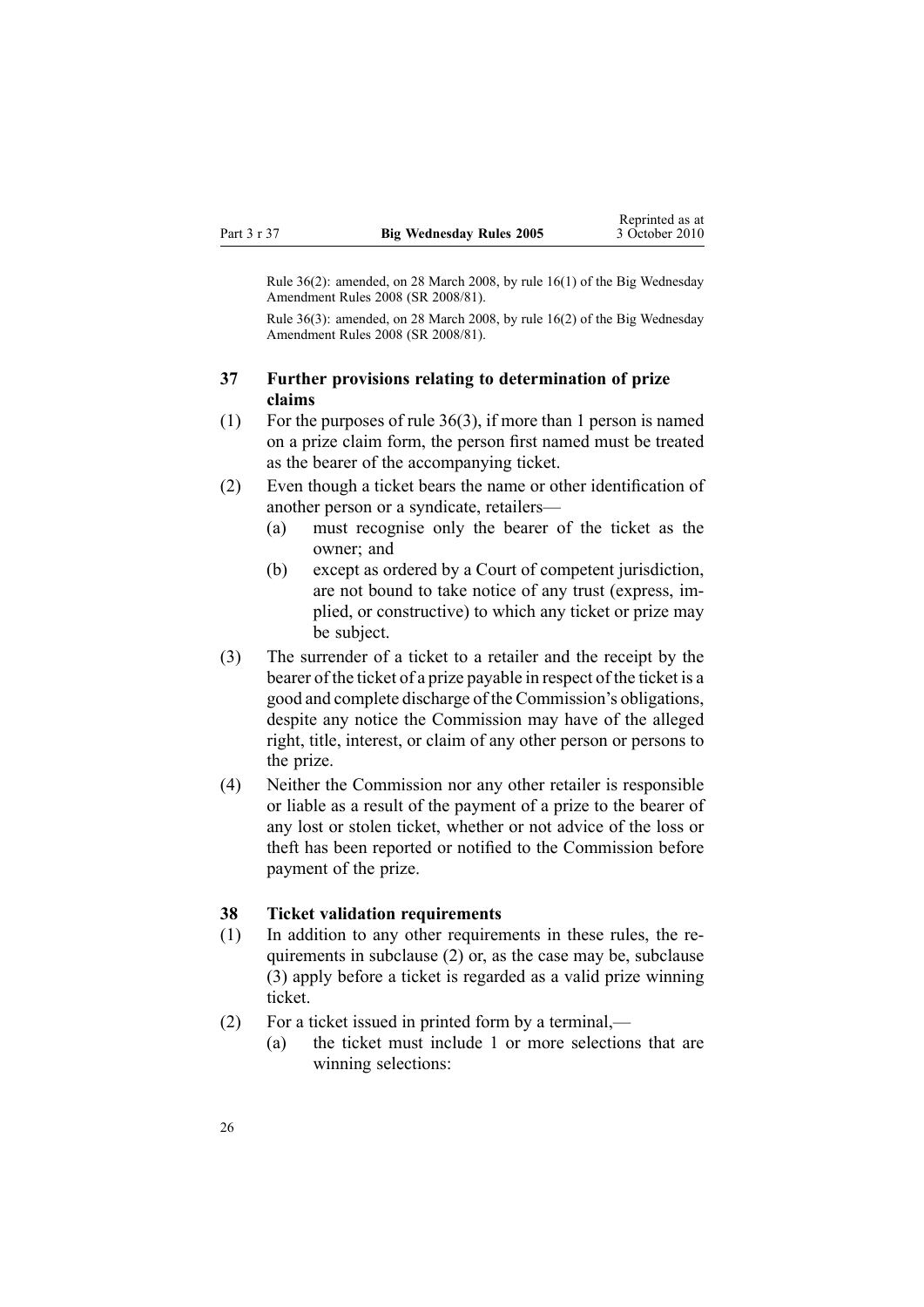- (b) the ticket must have been issued on behalf of the Commission by <sup>a</sup> retailer through <sup>a</sup> terminal in the authorised manner:
- (c) the ticket must be intact and must not be mutilated, altered, unreadable, reconstituted, or tampered with in any manner:
- (d) the information recorded on the ticket must correspond with the Commission's computer record of prize winning tickets:
- (e) each number and letter on the ticket, whether <sup>a</sup> numbers selection or <sup>a</sup> letter selection, game number, or otherwise must be fully legible:
- (f) the ticket must not be defectively printed or produced in error to an extent that it cannot be processed by the Commission or any other retailer:
- (g) the ticket must not be false, counterfeit, or cancelled:
- (h) the ticket must not appear on the Commission's computer record of cancelled tickets:
- (i) all information appearing on the ticket must appear in the Commission's official computer record of winning tickets, and <sup>a</sup> prize must not have already been paid in relation to another ticket with identical data:
- (j) the ticket must pass all additional confidential validation tests and security criteria established by the Commission:
- (k) the ticket must not have been issued in return for <sup>a</sup> machine-completed coupon.
- (3) For <sup>a</sup> ticket purchased electronically,—
	- (a) the ticket must include 1 or more selections that are winning selections:
	- (b) the information recorded on the ticket must correspond with the Commission's computer record of prize winning tickets:
	- (c) the ticket must not be false or counterfeit:
	- (d) the ticket must not appear on the Commission's computer record of cancelled tickets:
	- (e) all information appearing on the ticket must appear in the Commission's official computer record of winning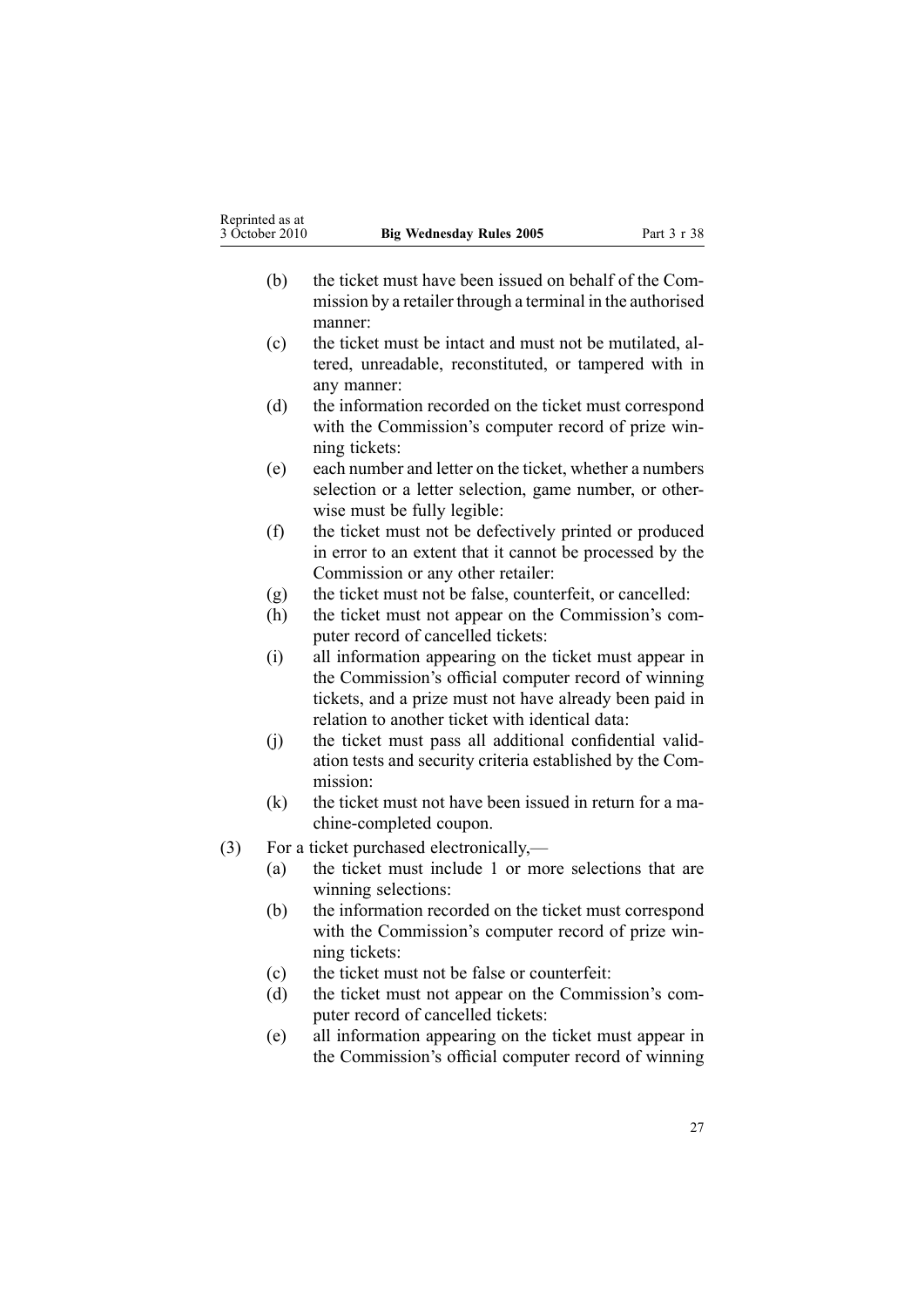tickets, and <sup>a</sup> prize must not have already been paid in relation to another ticket with identical data:

<span id="page-27-0"></span>(f) the ticket must pass all additional confidential validation tests and security criteria established by the Commission.

Rule 38: substituted, on 28 March 2008, by [rule](http://www.legislation.govt.nz/pdflink.aspx?id=DLM1221034) 17 of the Big Wednesday Amendment Rules 2008 (SR 2008/81).

### **39 Certain syndicate tickets invalid**

- (1) A ticket purchased by or on behalf of <sup>a</sup> commercial syndicate is void and ineligible for <sup>a</sup> prize.
- (2) Tickets purchased by or on behalf of <sup>a</sup> commercial syndicate may not be cancelled.
- (3) The Commission must not replace <sup>a</sup> ticket that is invalid under this rule.
- (4) A person does not obtain <sup>a</sup> financial gain by receiving any paymen<sup>t</sup> that represents the person's proportional share (based on the amount the person paid towards the tickets purchased by or on behalf of the syndicate) of any prize.

#### **40 Consequences of ticket being invalid**

- (1) If <sup>a</sup> ticket fails to pass all the ticket validation requirements set out in [rule](#page-25-0) 38, the ticket is void and ineligible for <sup>a</sup> prize.
- (2) The Commission may replace an invalid ticket with <sup>a</sup> ticket of equivalent sales price for any subsequent game.

## **Part 4**

## **Claiming prizes**

### **40A Prizes won through tickets purchased electronically**

- (1) Despite anything in this Part, the following provisions apply to all prizes won through tickets purchased electronically:
	- (a) prizes cannot be claimed from <sup>a</sup> retailer:
	- (b) monetary prizes will be credited to the purchaser:
	- (c) the purchaser must comply with the Commission's terms and conditions for prizes:
	- (d) non-monetary prizes will be delivered to the purchaser's nominated address.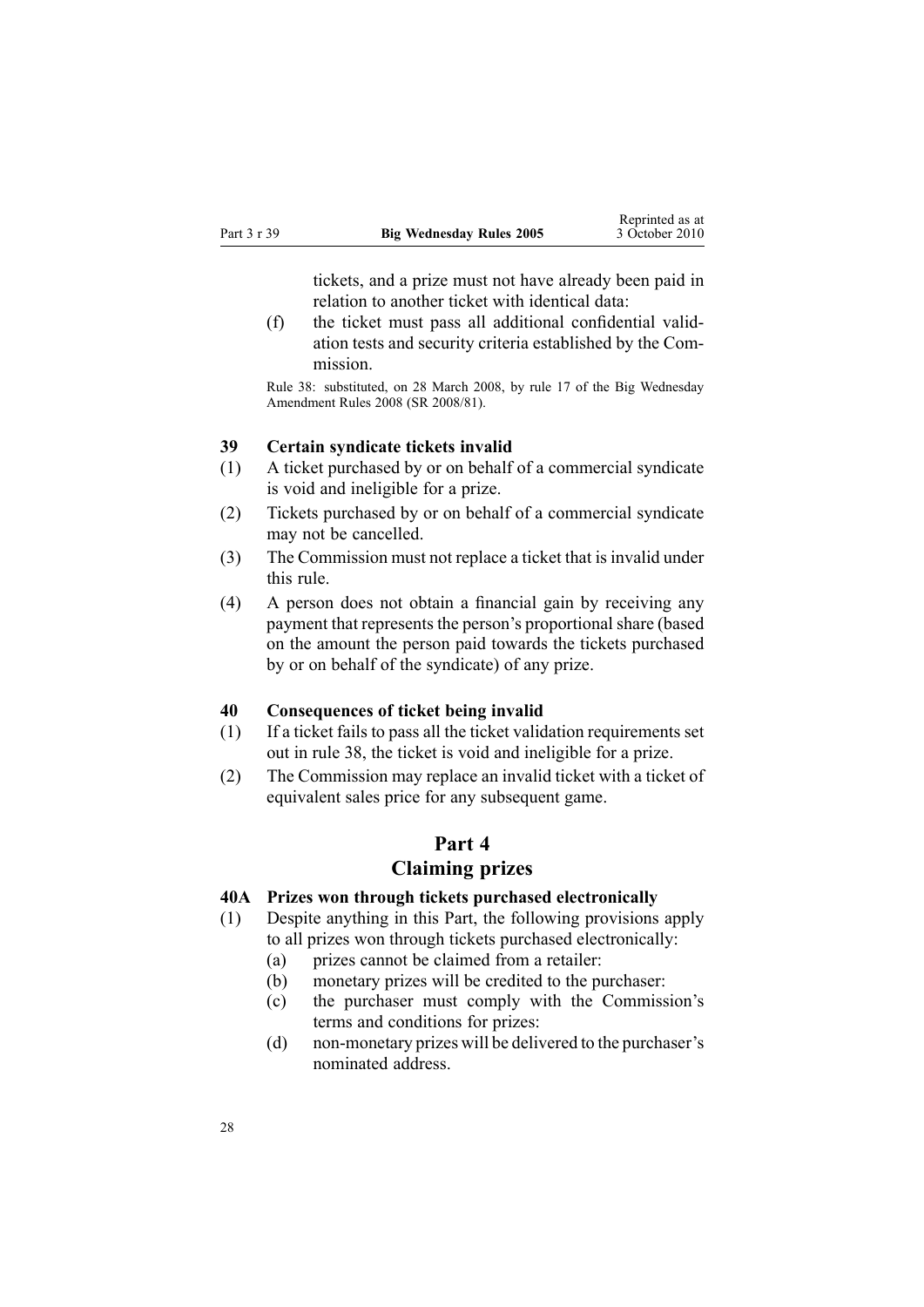<span id="page-28-0"></span>(2) Rule 43 does not apply to prizes won through tickets purchased electronically, but the rest of the rulesin this Part apply to those prizes.

Rule 40A: inserted, on 28 March 2008, by [rule](http://www.legislation.govt.nz/pdflink.aspx?id=DLM1221036) 18 of the Big Wednesday Amendment Rules 2008 (SR 2008/81).

## **41 Time limits on claims**

- (1) All prizes must be claimed within 12 months from the date on which the winning numbers and winning letter were drawn.
- (2) Any prize not claimed within 12 months in the manner set out in these rules is forfeited, and the unclaimed prize money or the cash value of any unclaimed non-cash prize or bonusticket must be paid into the prize reserve fund.

#### **42 Prizes of \$1,000 or less**

- (1) If the prize (whether prize money, non-cash prizes, or bonus tickets or <sup>a</sup> combination) that may be claimed for any one ticket has <sup>a</sup> value of \$1,000 or less, <sup>a</sup> claimant may either present the ticket to any retailer or submit <sup>a</sup> claim to the Commission for payment.
- (2) Retailers are authorised to pay any cash prize for up to 12 months from the date on which the winning numbers and winning letter were drawn.
- (3) Retailers must pay the bearer of <sup>a</sup> ticket winning \$1,000 or less presented within that 12-month period if all the ticket validation requirements and other requirements set out in these rules have been satisfied.
- $(4)$  If the retailer is for any reason unable to validate the claimant's ticket, or is not authorised to pay the cash prize, or the claimant decides to submit the claim direct to the Commission, the claimant must make the claim direct to the Commission in the manner and on the basis set out in rule 43.

#### **43 Prizes of more than \$1,000**

(1) If the prize (whether prize money, non-cash prizes, or bonus tickets or <sup>a</sup> combination) that may be claimed on any one ticket is more than \$1,000, <sup>a</sup> claimant may make <sup>a</sup> claim for paymen<sup>t</sup> either direct to the Commission or through another retailer.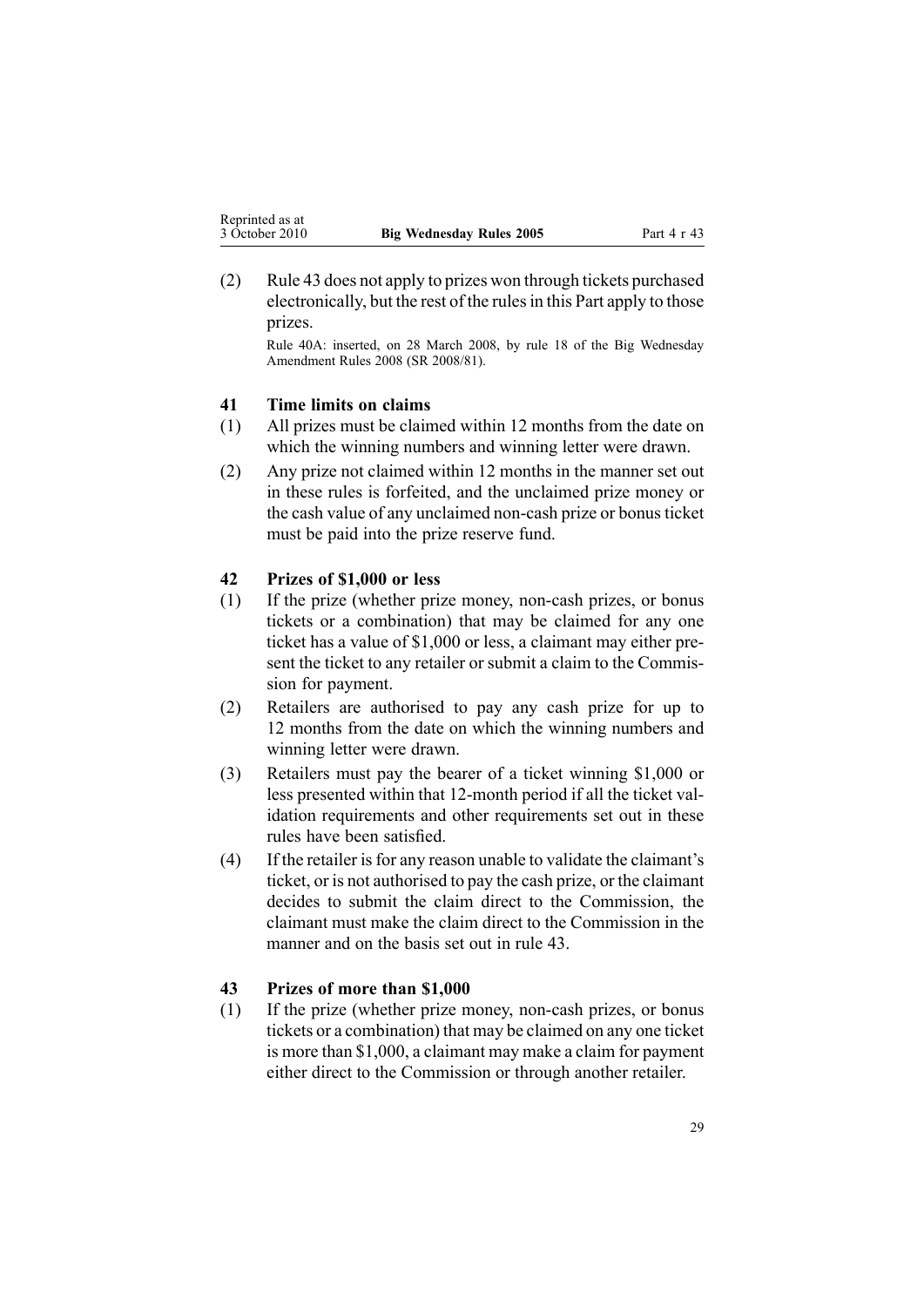- <span id="page-29-0"></span>(2) The paymen<sup>t</sup> of the prize may be made only by the Commission.
- (3) Claims for prizes submitted direct to the Commission may be either—
	- (a) sent by mail to the Commission; or
	- (b) made in person at the office of the Commission.
- (4) The procedure for prize claims made through <sup>a</sup> retailer (other than the Commission) is as follows:
	- (a) the claimant must complete the back of the ticket and presen<sup>t</sup> it to the retailer who must—
		- (i) process the ticket through the terminal to register the claim; and
		- (ii) then provide the claimant with <sup>a</sup> prize claim form:
	- (b) the claimant must immediately complete the prize claim form and return it to the retailer:
	- (c) the retailer must endorse the prize claim form and return to the claimant 1 copy of the endorsed form as <sup>a</sup> receipt for the surrender of the ticket:
	- (d) the prize claim form with the accompanying ticket must then be forwarded by the retailer to the Commission for validation.
- (5) If <sup>a</sup> claim for <sup>a</sup> prize is submitted to the Commission without <sup>a</sup> duly completed prize claim form, the Commission, before paying any prize, may require the person making the claim to complete <sup>a</sup> prize claim form.

#### **44 Payment of prizes of more than \$1,000**

- (1) The Commission must pay <sup>a</sup> claimant under [rule](#page-28-0) 43 in the manner set out in subclause (2) of this rule if all the ticket validation requirements set out in these rules have been satisfied.
- (2) The Commission must pay—
	- (a) prize money by means of <sup>a</sup> cheque payable to the order of the claimant or <sup>a</sup> direct credit to the claimant, for the amount of the prize due; and
	- (b) <sup>a</sup> non-cash prize in the manner determined by the Commission.
- (3) For the purposes of subclause  $(2)(a)$ ,—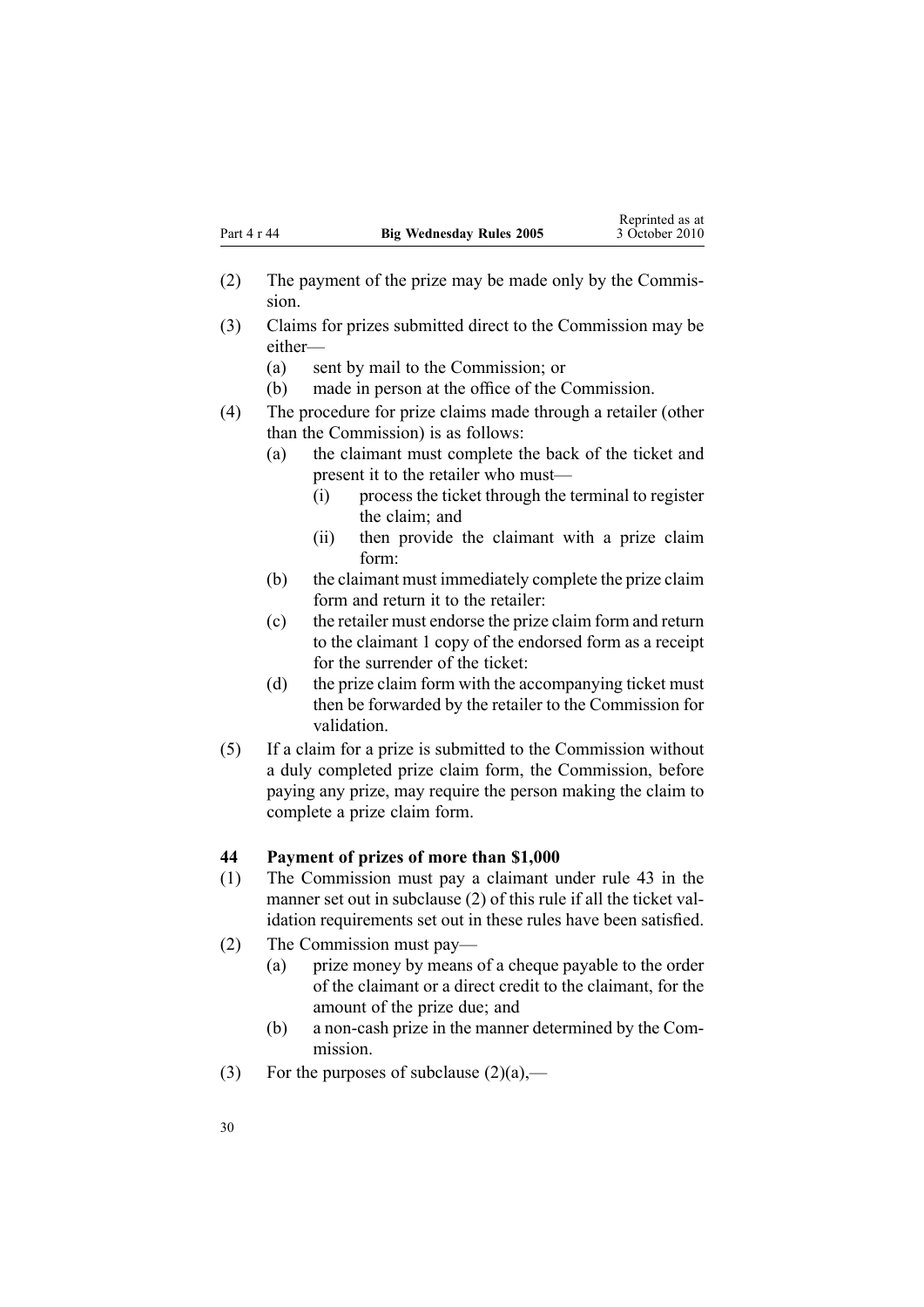- <span id="page-30-0"></span>(a) paymen<sup>t</sup> by cheque must be either posted to the claimant or, for <sup>a</sup> claim made in person, handed to the claimant:
- (b) paymen<sup>t</sup> by direct credit must be made by transferring the prize money to the bank account nominated by the claimant.
- (4) A cheque posted to the claimant's address as specified on the prize claim form must be treated as having been received by the claimant on the third day after the cheque is posted.
- (5) The Commission must pay <sup>a</sup> claimant under this rule only if all the ticket validation requirements set out in [rule](#page-25-0) 38 have been met.
- (6) If <sup>a</sup> ticket is not validated by the Commission, the claim must be refused and the claimant notified promptly of the refusal.

## *Division 5 bonus ticket*

## **45 Division 5 bonus ticket**

- (1) If the ticket validation requirements and the other requirements of these rules are satisfied in respec<sup>t</sup> of <sup>a</sup> division 5 prize, that prize must not be paid and satisfied monetarily, but must instead be paid and satisfied by the issue, to the bearer of the ticket or, in the case of <sup>a</sup> ticket purchased electronically, to the purchaser of the ticket, of a bonus ticket with a minimum number of selections for the game to be drawn next following the date of issue of the bonus ticket.
- (2) The bonus ticket selections must be chosen randomly by the Commission's computer system.
- (3) If, when the bearer of <sup>a</sup> ticket claims <sup>a</sup> division 5 prize or when the bearer of <sup>a</sup> bonus ticket presents that ticket for validation, there is no game on sale (or, in the case of <sup>a</sup> ticket purchased electronically, the purchaser is eligible for <sup>a</sup> division 5 prize and there is no game on sale), then,—
	- (a) instead of the prize being <sup>a</sup> bonus selection, the prize is the monetary value of the ticket; and
	- (b) the bonusticket may be redeemed for its monetary value (which, in the case of <sup>a</sup> ticket purchased electronically, will be credited to the purchaser).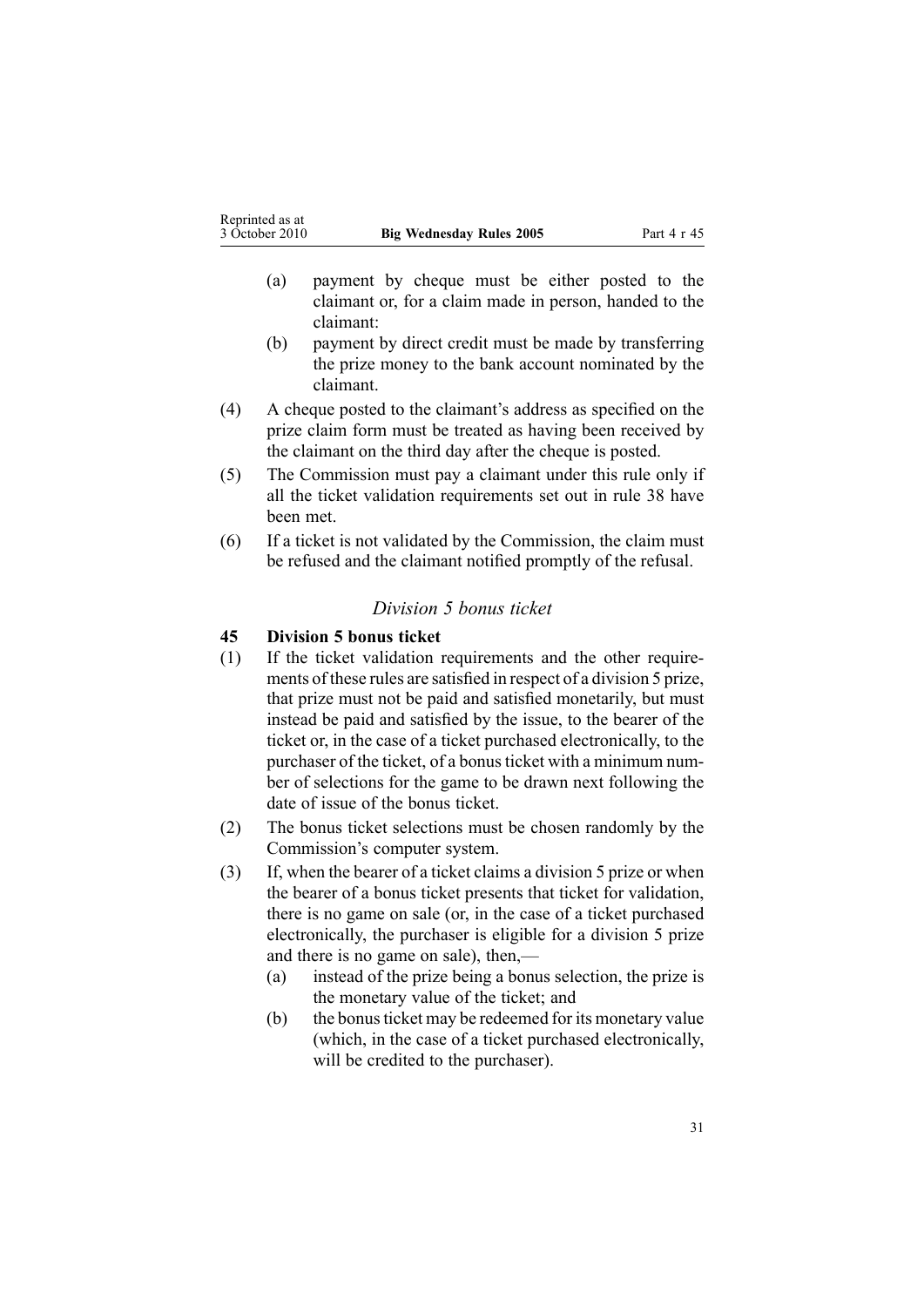- <span id="page-31-0"></span>(4) The monetary value for each winning division 5 selection is the cost of the minimum number of selections for the next game.
- (5) A ticket issued in printed form by <sup>a</sup> terminal to <sup>a</sup> player in accordance with subclause (1) may not be cancelled.

Rule 45(1): amended, on 28 March 2008, by rule [19\(1\)\(a\)](http://www.legislation.govt.nz/pdflink.aspx?id=DLM1221038) of the Big Wednesday Amendment Rules 2008 (SR 2008/81).

Rule 45(1): amended, on 28 March 2008, by rule [19\(1\)\(b\)](http://www.legislation.govt.nz/pdflink.aspx?id=DLM1221038) of the Big Wednesday Amendment Rules 2008 (SR 2008/81).

Rule 45(3): amended, on 28 March 2008, by rule [19\(2\)](http://www.legislation.govt.nz/pdflink.aspx?id=DLM1221038) of the Big Wednesday Amendment Rules 2008 (SR 2008/81).

Rule 45(3)(a): amended, on 28 March 2008, by rule [19\(3\)](http://www.legislation.govt.nz/pdflink.aspx?id=DLM1221038) of the Big Wednesday Amendment Rules 2008 (SR 2008/81).

Rule 45(3)(b): amended, on 28 March 2008, by rule [19\(4\)](http://www.legislation.govt.nz/pdflink.aspx?id=DLM1221038) of the Big Wednesday Amendment Rules 2008 (SR 2008/81).

Rule 45(4): amended, on 28 March 2008, by rule [19\(5\)](http://www.legislation.govt.nz/pdflink.aspx?id=DLM1221038) of the Big Wednesday Amendment Rules 2008 (SR 2008/81).

Rule 45(5): amended, on 28 March 2008, by rule [19\(6\)](http://www.legislation.govt.nz/pdflink.aspx?id=DLM1221038) of the Big Wednesday Amendment Rules 2008 (SR 2008/81).

## **Part 5 Withdrawal of Big Wednesday**

## **46 Commission may withdraw Big Wednesday**

The Commission may decide to withdraw Big Wednesday.

#### **47 Public announcement of withdrawal**

If the Commission decides to withdraw Big Wednesday it must, as soon as is reasonably practicable, announce to the public (in the manner the Commission sees fit) the date on which Big Wednesday will be withdrawn.

### **48 Effect on advance game entries and multi-draw selections**

- (1) For <sup>a</sup> ticket issued in printed form by <sup>a</sup> terminal, if <sup>a</sup> player has made an advance game entry or multi-draw selection for <sup>a</sup> game of Big Wednesday that is withdrawn, the player may either—
	- (a) retain his or her ticket in relation to the game or games that will be held before the withdrawal; or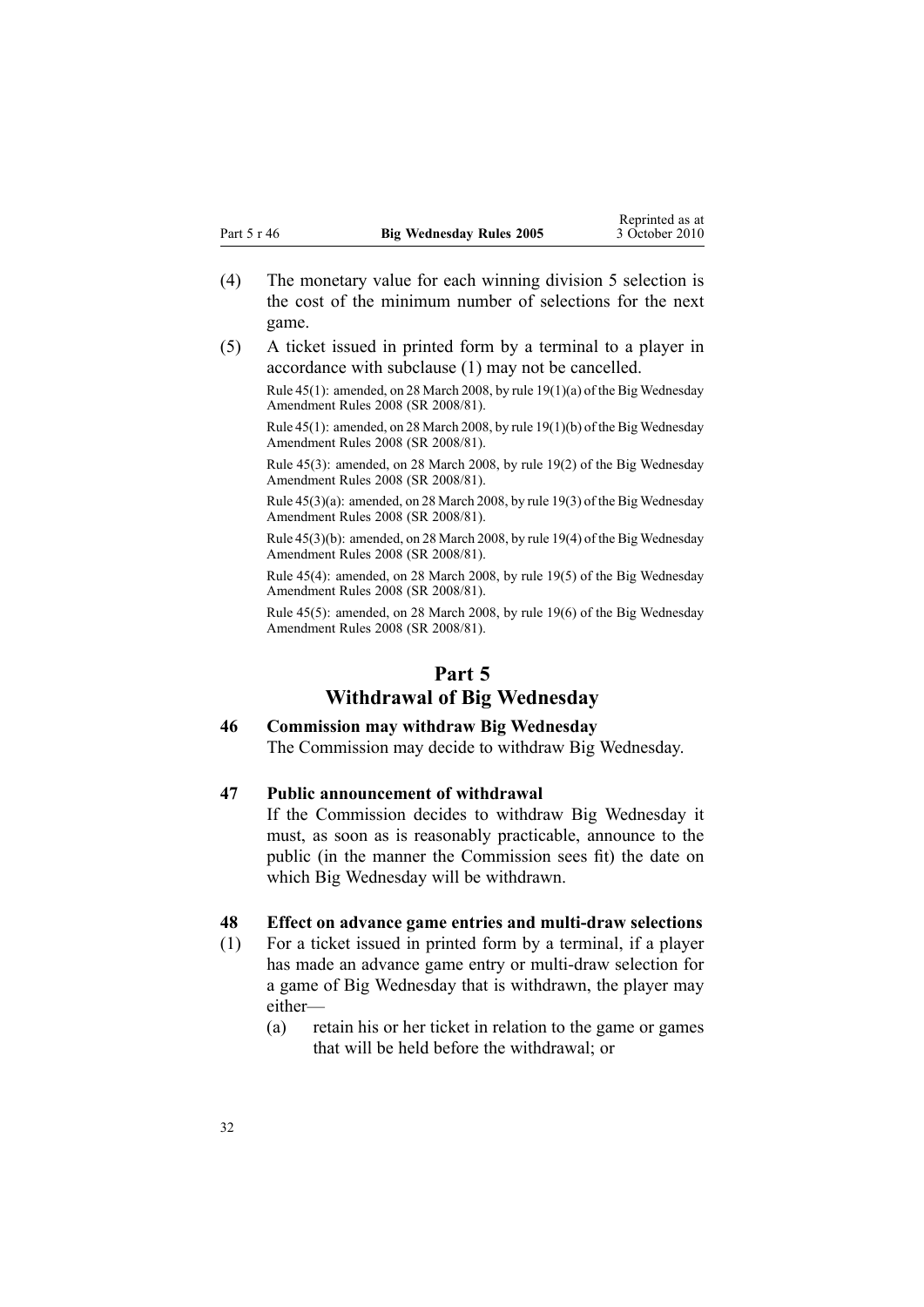- <span id="page-32-0"></span>(b) obtain <sup>a</sup> refund for the selections he or she made in relation to the game or games for which <sup>a</sup> drawing will be held before the withdrawal.
- (2) For <sup>a</sup> ticket issued in printed form by <sup>a</sup> terminal, if, for any reason, <sup>a</sup> drawing for Big Wednesday to which an advance game entry or multi-draw selection relates is not held, the player, despite rules  $17(6)$  or  $18(7)$ , is entitled,—
	- (a) within 12 months, to return for cancellation any ticket on which any multi-draw selections or advance game entries are recorded; and
	- (b) on the cancellation of that ticket, to <sup>a</sup> refund equal to the cost of his or her selections for each game for which <sup>a</sup> drawing was not held.
- (3) If <sup>a</sup> ticket is not cancelled under subclause (2) within 12 months, the money paid to the Commission for the purchase of the ticket must be transferred into the prize reserve fund.
- (4) For <sup>a</sup> ticket purchased electronically, if, for any reason, <sup>a</sup> drawing for Big Wednesday to which <sup>a</sup> multi-draw selection relates is not held, the player is entitled to <sup>a</sup> refund equal to the cost of his or her selections for each game for which <sup>a</sup> drawing was not held.

Rule 48(1): amended, on 28 March 2008, by rule [20\(1\)](http://www.legislation.govt.nz/pdflink.aspx?id=DLM1221039) of the Big Wednesday Amendment Rules 2008 (SR 2008/81).

Rule 48(2): amended, on 28 March 2008, by rule [20\(2\)](http://www.legislation.govt.nz/pdflink.aspx?id=DLM1221039) of the Big Wednesday Amendment Rules 2008 (SR 2008/81).

Rule 48(4): added, on 28 March 2008, by rule [20\(3\)](http://www.legislation.govt.nz/pdflink.aspx?id=DLM1221039) of the Big Wednesday Amendment Rules 2008 (SR 2008/81).

## **49 Payment into prize reserve fund**

Any prize, or the cash value of any non-cash prize, that is not won in the last game of Big Wednesday before its withdrawal must be paid into the prize reserve fund.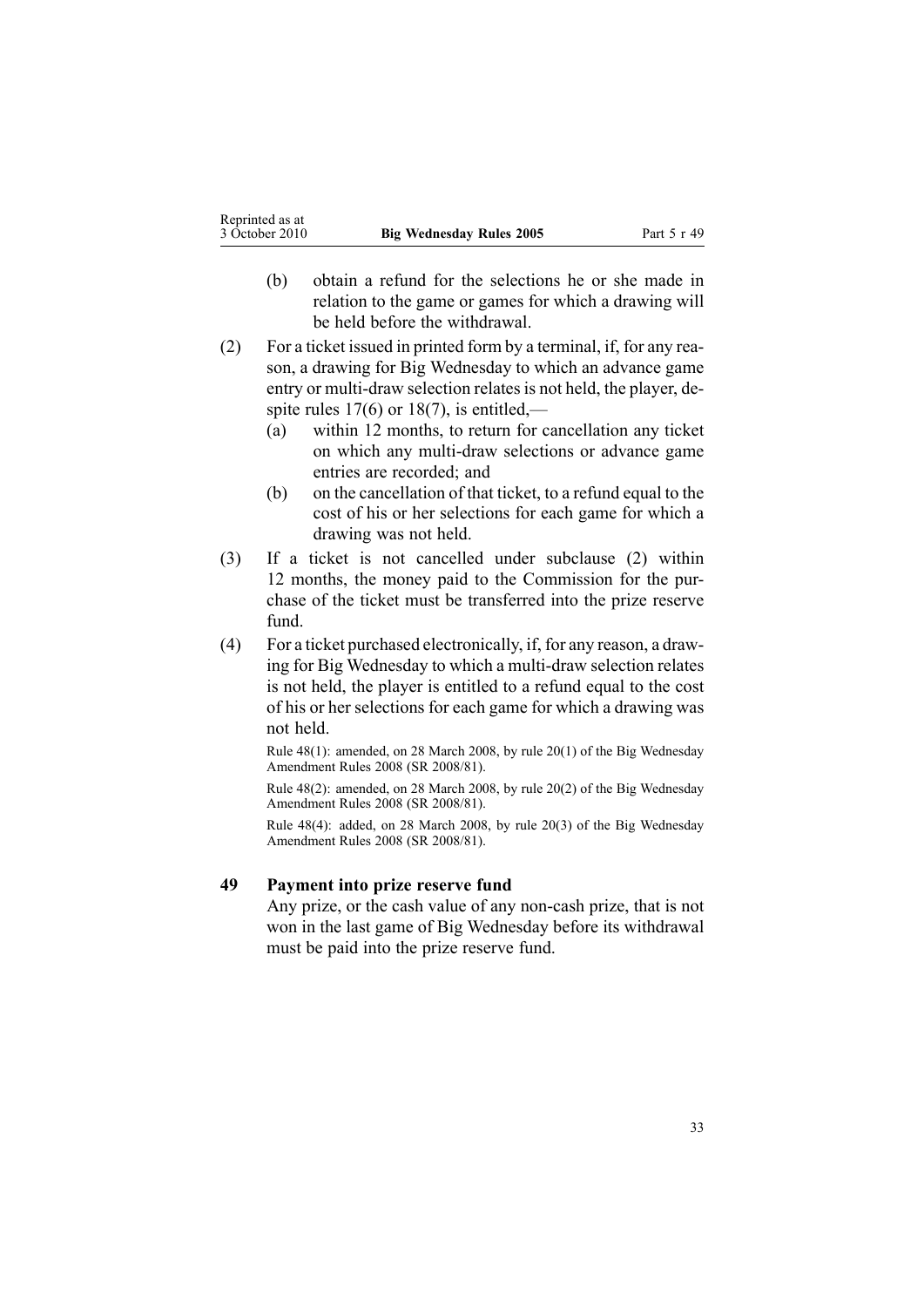# **Part 6**

## **Miscellaneous provisions**

## <span id="page-33-0"></span>**50 Limitation on Commission's liability**

Neither the Commission nor any other retailer is, in any circumstances, liable for any loss (direct or indirect) suffered by <sup>a</sup> player, bearer of <sup>a</sup> ticket, or any other person—

- (a) because of the failure of, or damage or destruction to, the Commission's computer system or records; or
- (b) because of delays, losses, errors, or omissions in or made by the postal or other delivery service or by the banking system; or
- (c) because of any other action or event that prevents or hinders the issue of <sup>a</sup> valid ticket; or
- (d) otherwise arising from participation in <sup>a</sup> game.

### **51 Decisions of Commission binding**

All decisions of the Commission on questions of fact concerning Big Wednesday (including decisions as to the validity of tickets, the identity of the bearer of any ticket, the determination of prize winners, and the amount and division of prize money) are final and binding on all players and any other person or persons concerned for any reason with these matters.

Dated at Auckland this 6th day of September 2005.

The Common Seal of the New Zealand Lotteries Commission was, pursuan<sup>t</sup> to <sup>a</sup> resolution of the Commission, affixed in the presence of: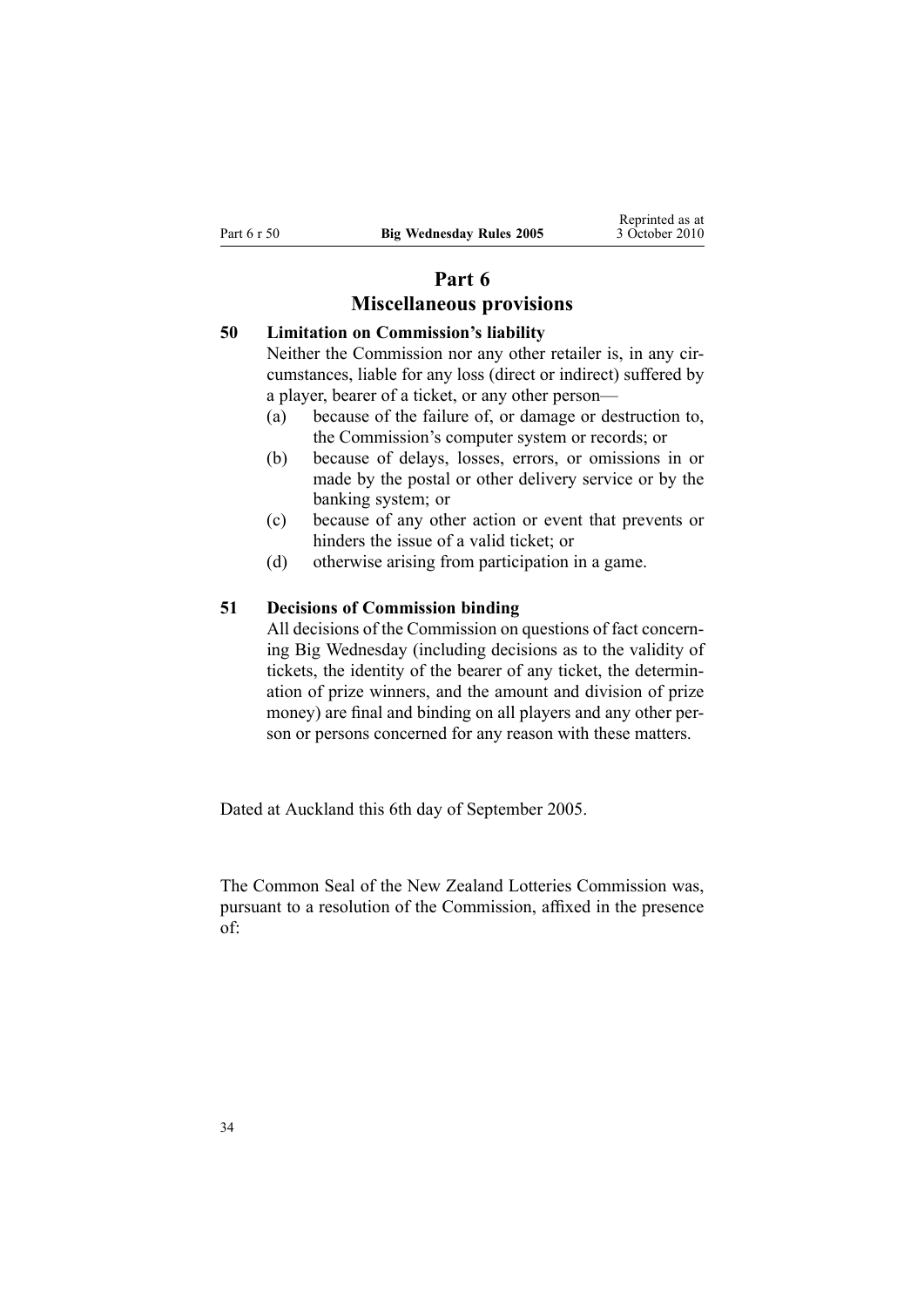Reprinted as at<br>3 October 2010

[Seal]

John Goulter, Presiding Member,

[Seal]

Trevor Hall, Chief Executive, New Zealand Lotteries Commission.

Dated at Auckland this 2nd day of September 2005.

G W Hawkins, Minister of Internal Affairs.

Issued under the authority of the Acts and [Regulations](http://www.legislation.govt.nz/pdflink.aspx?id=DLM195097) Publication Act 1989. Date of notification in *Gazette*: 29 September 2005.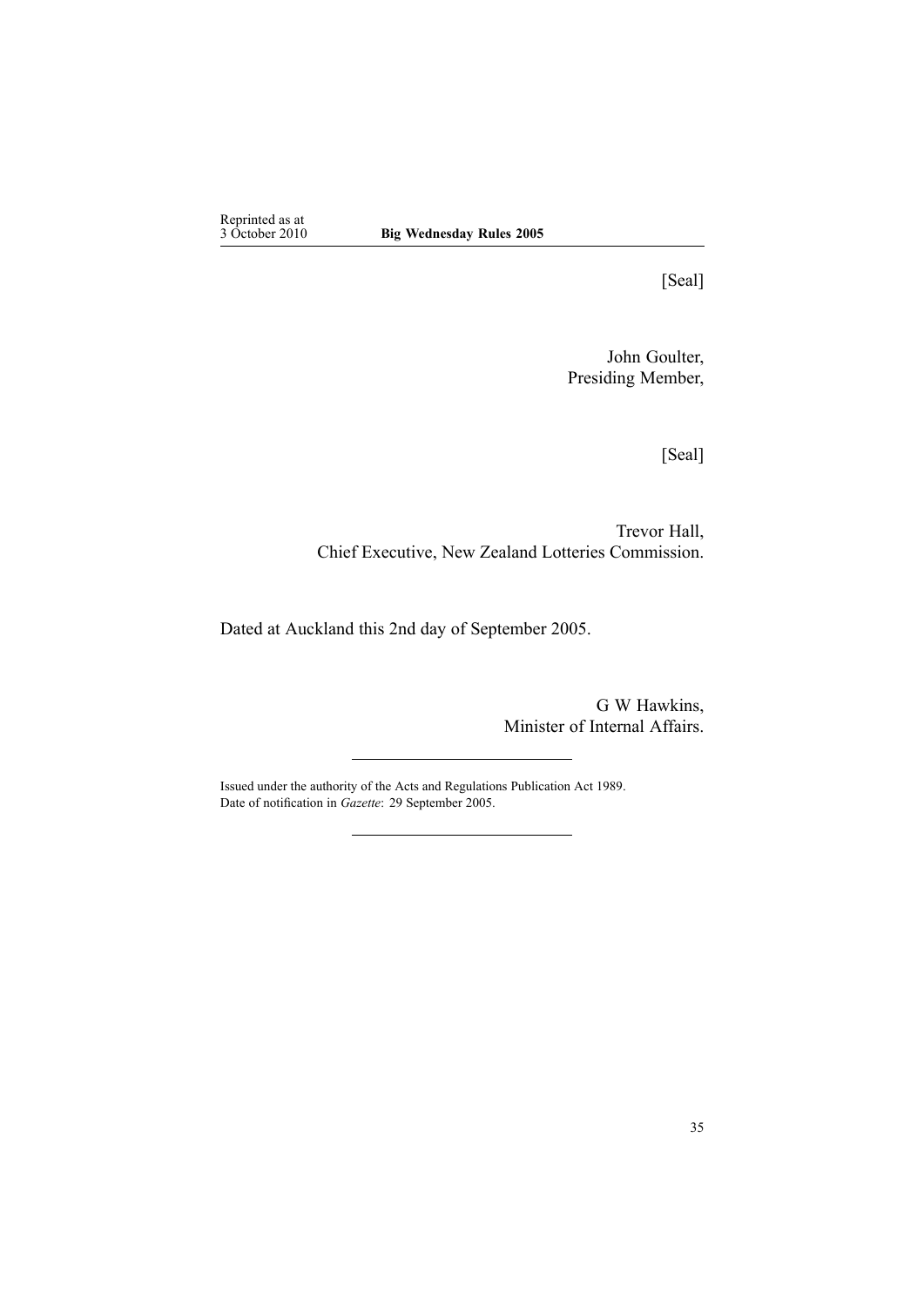#### **Contents**

- 1 General
- 2 Status of reprints
- 3 How reprints are prepared
- 4 Changes made under section 17C of the Acts and Regulations Publication Act 1989
- 5 List of amendments incorporated in this reprint (most recent first)

#### **Notes**

*1 General*

This is a reprint of the Big Wednesday Rules 2005. The reprint incorporates all the amendments to the rules as at 3 October 2010, as specified in the list of amendments at the end of these notes.

Relevant provisions of any amending enactments that contain transitional, savings, or application provisions that cannot be compiled in the reprint are also included, after the principal enactment, in chronological order. For more information, *see* <http://www.pco.parliament.govt.nz/reprints/>.

## *2 Status of reprints*

Under [section](http://www.legislation.govt.nz/pdflink.aspx?id=DLM195439) 16D of the Acts and Regulations Publication Act 1989, reprints are presumed to correctly state, as at the date of the reprint, the law enacted by the principal enactment and by the amendments to that enactment. This presumption applies even though editorial changes authorised by [section](http://www.legislation.govt.nz/pdflink.aspx?id=DLM195466) [17C](http://www.legislation.govt.nz/pdflink.aspx?id=DLM195466) of the Acts and Regulations Publication Act 1989 have been made in the reprint.

This presumption may be rebutted by producing the official volumes of statutes or statutory regulations in which the principal enactment and its amendments are contained.

#### *3 How reprints are prepared*

A number of editorial conventions are followed in the preparation of reprints. For example, the enacting words are not included in Acts, and provisions that are repealed or revoked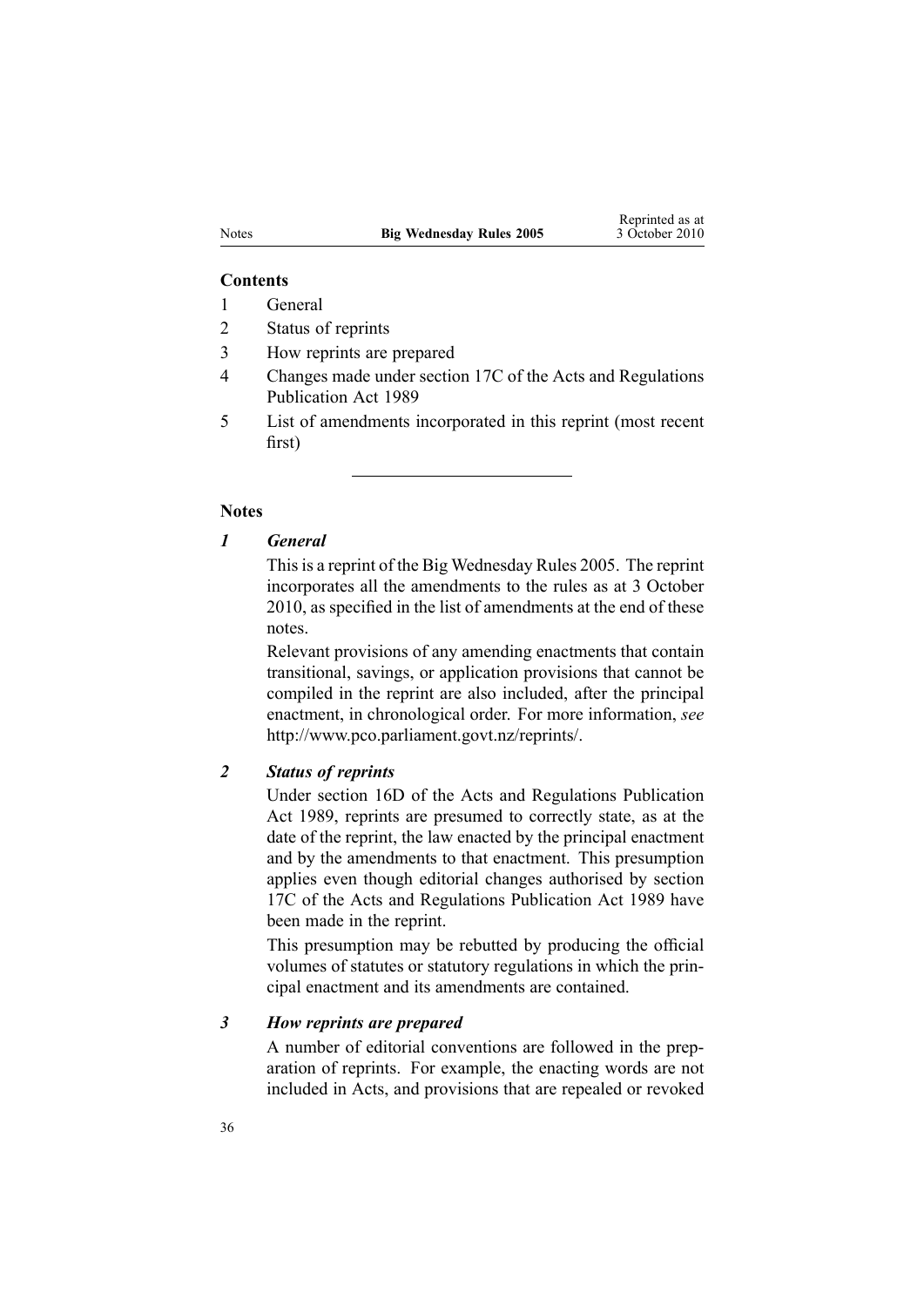| Reprinted as at |                                 |       |
|-----------------|---------------------------------|-------|
| 3 October 2010  | <b>Big Wednesday Rules 2005</b> | Notes |

are omitted. For <sup>a</sup> detailed list of the editorial conventions, *see* [http://www.pco.parliament.govt.nz/editorial-conventions/](http://www.pco.parliament.govt.nz/editorial-conventions/ ) or Part 8 of the *Tables of New Zealand Acts and Ordinances and Statutory Regulations and Deemed Regulations in Force*.

## *4 Changes made under section 17C of the Acts and Regulations Publication Act 1989*

[Section](http://www.legislation.govt.nz/pdflink.aspx?id=DLM195466) 17C of the Acts and Regulations Publication Act 1989 authorises the making of editorial changes in <sup>a</sup> reprint as set out in [sections](http://www.legislation.govt.nz/pdflink.aspx?id=DLM195468) 17D and [17E](http://www.legislation.govt.nz/pdflink.aspx?id=DLM195470) of that Act so that, to the extent permitted, the format and style of the reprinted enactment is consistent with current legislative drafting practice. Changes that would alter the effect of the legislation are not permitted.

A new format of legislation wasintroduced on 1 January 2000. Changesto legislative drafting style have also been made since 1997, and are ongoing. To the extent permitted by [section](http://www.legislation.govt.nz/pdflink.aspx?id=DLM195466) 17C of the Acts and Regulations Publication Act 1989, all legislation reprinted after 1 January 2000 is in the new format for legislation and reflects current drafting practice at the time of the reprint.

In outline, the editorial changes made in reprints under the authority of [section](http://www.legislation.govt.nz/pdflink.aspx?id=DLM195466) 17C of the Acts and Regulations Publication Act 1989 are set out below, and they have been applied, where relevant, in the preparation of this reprint:

- • omission of unnecessary referential words (such as "of this section" and "of this Act")
- • typeface and type size (Times Roman, generally in 11.5 point)
- • layout of provisions, including:
	- •indentation
	- • position of section headings (eg, the number and heading now appear above the section)
- • format of definitions (eg, the defined term now appears in bold type, without quotation marks)
- • format of dates (eg, <sup>a</sup> date formerly expressed as "the 1st day ofJanuary 1999" is now expressed as "1 January 1999")